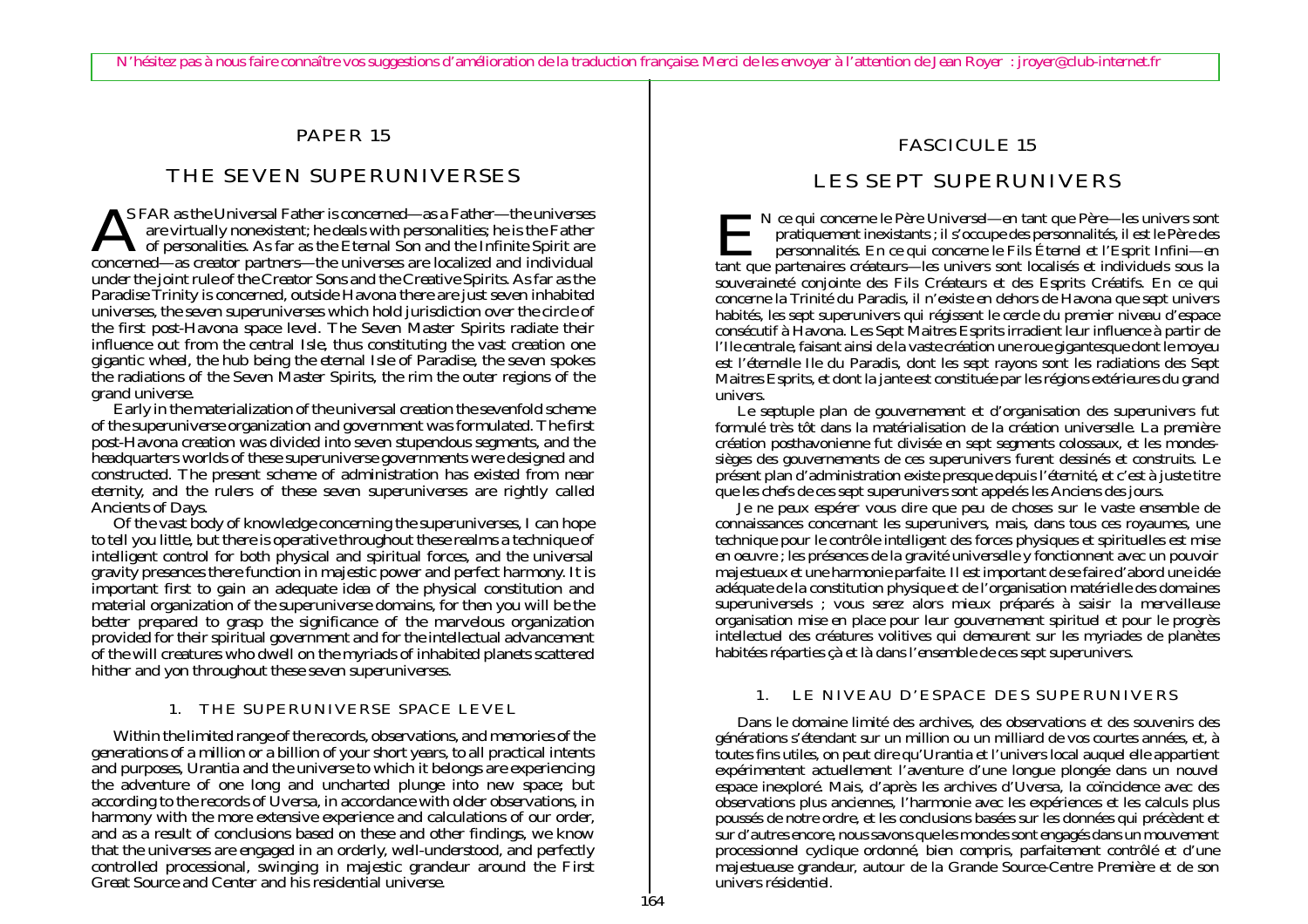We have long since discovered that the seven superuniverses traverse a great ellipse, a gigantic and elongated circle. Your solar system and other worlds of time are not plunging headlong, without chart and compass, into unmapped space. The local universe to which your system belongs is pursuing <sup>a</sup> definite and well-understood counterclockwise course around the vast swing that encircles the central universe. This cosmic path is well charted and is just as thoroughly known to the superuniverse star observers as the orbits of the planets constituting your solar system are known to Urantia astronomers.

Urantia is situated in a local universe and a superuniverse not fully organized, and your local universe is in immediate proximity to numerous partially completed physical creations. You belong to one of the relatively recent universes. But you are not, today, plunging on wildly into uncharted space nor swinging out blindly into unknown regions. You are following the orderly and predetermined path of the superuniverse space level. You are now passing through the very same space that your planetary system, or its predecessors, traversed ages ago; and some day in the remote future your system, or its successors, will again traverse the identical space through which you are now so swiftly plunging.

In this age and as direction is regarded on Urantia, superuniverse number one swings almost due north, approximately opposite, in an easterly direction, to the Paradise residence of the Great Sources and Centers and the central universe of Havona. This position, with the corresponding one to the west, represents the nearest physical approach of the spheres of time to the eternal Isle. Superuniverse number two is in the north, preparing for the westward swing, while number three now holds the northernmost segment of the great space path, having already turned into the bend leading to the southerly plunge. Number four is on the comparatively straightaway southerly flight, the advance regions now approaching opposition to the Great Centers. Number five has about left its position opposite the Center of Centers while continuing on the direct southerly course just preceding the eastward swing; number six occupies most of the southern curve, the segment from which your superuniverse has nearly passed.

Your local universe of Nebadon belongs to Orvonton, the seventh superuniverse, which swings on between superuniverses one and six, having not long since (as we reckon time) turned the southeastern bend of the superuniverse space level. Today, the solar system to which Urantia belongs is a few billion years past the swing around the southern curvature so that you are just now advancing beyond the southeastern bend and are moving swiftly through the long and comparatively straightaway northern path. For untold ages Orvonton will pursue this almost direct northerly course.

Urantia belongs to a system which is well out towards the borderland of your local universe; and your local universe is at present traversing the periphery of Orvonton. Beyond you there are still others, but you are far removed in space from those physical systems which swing around the great circle in comparative proximity to the Great Source and Center.

#### 2. ORGANIZATION OF THE SUPERUNIVERSES

Only the Universal Father knows the location and actual number of inhabited worlds in space; he calls them all by name and number. I can give only the

Nous avons depuis longtemps découvert que les sept superunivers parcourent une grande ellipse, un gigantesque cercle aplati. Votre système solaire et les autres mondes du temps ne se précipitent pas à l'aveuglette, sans cartes ni compas, dans un espace inexploré. L'univers local auquel votre système appartient suit une trajectoire précise et bien comprise, en sens inverse des aiguilles d'une montre, autour du vaste tourbillon qui entoure l'univers central. Ce chemin cosmique est soigneusement repéré, et il est tout aussi complètement connu par les observateurs d'étoiles du superunivers que les orbites des planètes de votre système solaire le sont par les astronomes d'Urantia.

Urantia est située dans un univers local et un superunivers non encore complètement organisés, et votre univers local se trouve à proximité immédiate de nombreuses créations physiques seulement partiellement achevées. Vous appartenez à l'un des univers relativement récents. Mais aujourd'hui vous ne foncez pas tête baissée dans un espace inexploré et vous ne tournoyez pas aveuglément dans des régions inconnues. Vous suivez un parcours ordonné et prédéterminé du niveau d'espace des superunivers. Vous passez présentement à travers le même espace que votre système planétaire ou ses prédécesseurs ont franchi il y a des âges, et, un jour, dans le lointain futur, votre système ou ses successeurs traverseront de nouveau ce même espace dans lequel vous plongez aujourd'hui si rapidement.

Dans l'âge présent et selon la manière dont on comprend l'orientation sur Urantia, le superunivers numéro 1 tourne presque vers le nord ; il se trouve en direction est, et à peu près à l'opposé de la résidence paradisiaque des Grandes Sources-Centres et de l'univers central de Havona. Cette position ainsi que la symétrique à l'ouest, représente le point où les sphères du temps s'approchent le plus près de l'Ile éternelle. Le superunivers numéro 2 se trouve dans le nord et se prépare à virer vers l'ouest, tandis que le numéro 3 occupe le segment le plus septentrional du grand sentier de l'espace, ayant déjà amorcé la courbe qui le conduira à la plongée vers le sud. Le numéro 4 poursuit sa course sur une ligne comparativement droite vers le sud, ses régions avancées approchant maintenant de l'opposition avec les Grands Centres. Le numéro 5 a presque quitté sa position opposée au Centre des Centres et continue sur la trajectoire directement méridionale précédant immédiatement le tournant vers l'est. Le numéro 6 occupe la plus grande partie de la courbe méridionale, segment d'où votre superunivers est presque sorti.

Votre univers local de Nébadon appartient à Orvonton, le septième superunivers, qui tourne entre les superunivers numéro 1 et 6 et a pris depuis peu (à la manière dont nous calculons le temps) le tournant sud-est du niveau d'espace des superunivers. Aujourd'hui, le système solaire auquel appartient Urantia a passé depuis quelques milliards d'années la courbure sud, si bien que, présentement, vous avancez au-delà du tournant sud-est et vous vous déplacez rapidement sur la longue trajectoire comparativement rectiligne vers le nord. Pendant des âges innombrables, Orvonton suivra ce parcours allant presque droit vers le nord.

Urantia appartient à un système excentré proche des limites extérieures de votre univers local, et votre univers local est en train de traverser la périphérie d'Orvonton. Au delà du vôtre, il y en a encore d'autres, mais vous êtes fort éloignés, dans l'espace, des systèmes physiques qui tournent sur la grande orbite à proximité relative de la Grande Source-Centre.

#### 2. ORGANISATION DES SUPERUNIVERS

Seul le Père Universel connaît l'emplacement et le nombre effectif des mondes habités dans l'espace ; il les appelle tous par leur nom et leur nombre. Je ne peux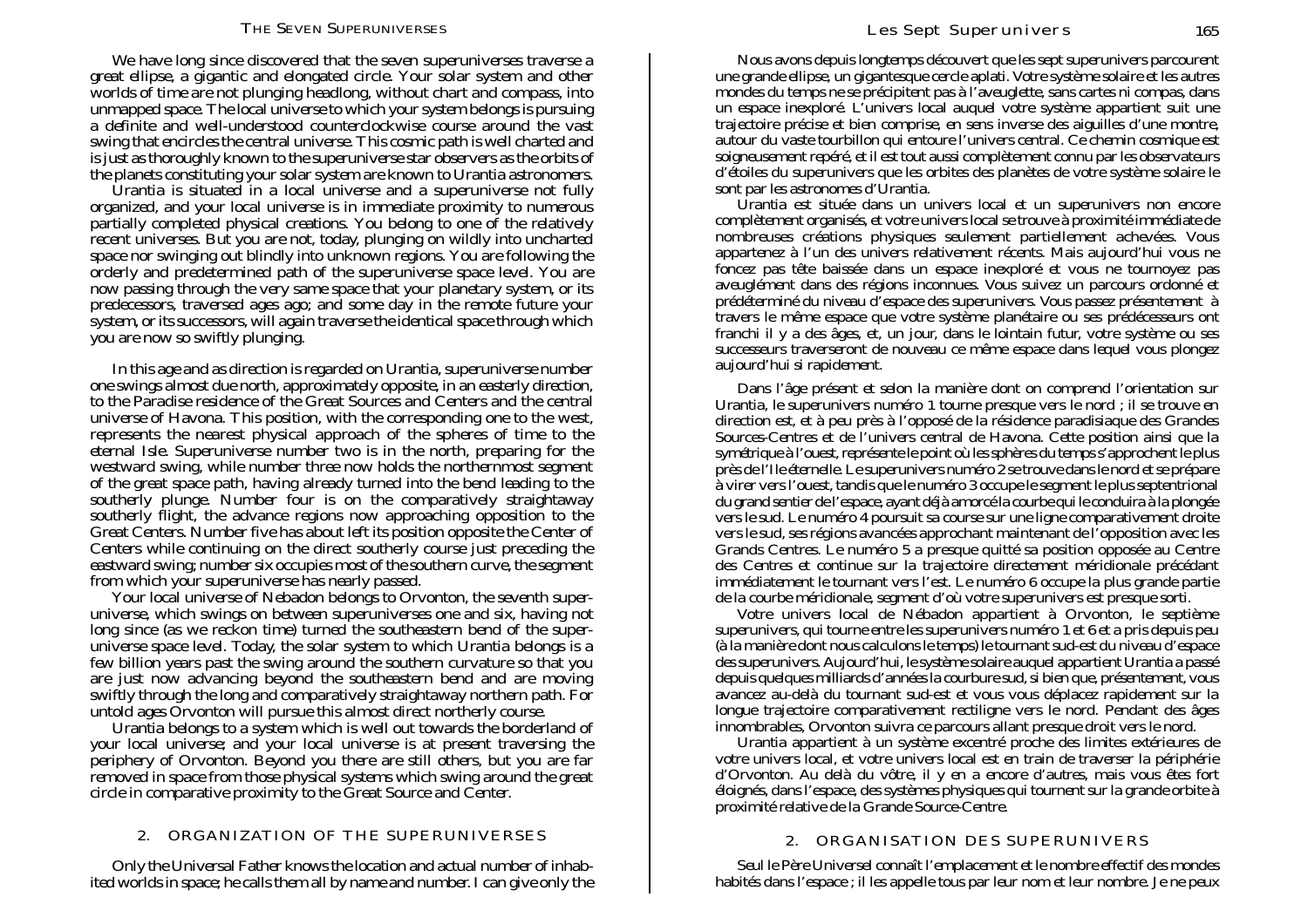approximate number of inhabited or inhabitable planets, for some local universes have more worlds suitable for intelligent life than others. Nor have all projected local universes been organized. Therefore the estimates which I offer are solely for the purpose of affording some idea of the immensity of the material creation.

There are seven superuniverses in the grand universe, and they are constituted approximately as follows:

1. *The System.* The basic unit of the supergovernment consists of about one thousand inhabited or inhabitable worlds. Blazing suns, cold worlds, planets too near the hot suns, and other spheres not suitable for creature habitation are not included in this group. These one thousand worlds adapted to support life are called a system, but in the younger systems only a comparatively small number of these worlds may be inhabited. Each inhabited planet is presided over by a Planetary Prince, and each local system has an architectural sphere as its headquarters and is ruled by a System Sovereign.

2. *The Constellation.* One hundred systems (about 100,000 inhabitable planets) make up a constellation. Each constellation has an architectural headquarters sphere and is presided over by three Vorondadek Sons, the Most Highs. Each constellation also has a Faithful of Days in observation, an ambassador of the Paradise Trinity.

3. *The Local Universe.* One hundred constellations (about 10,000,000 inhabitable planets) constitute a local universe. Each local universe has a magnificent architectural headquarters world and is ruled by one of the coordinate Creator Sons of God of the order of Michael. Each universe is blessed by the presence of a Union of Days, a representative of the Paradise Trinity.

4. *The Minor Sector.* One hundred local universes (about 1,000,000,000 inhabitable planets) constitute a minor sector of the superuniverse government; it has a wonderful headquarters world, wherefrom its rulers, the Recents of Days, administer the affairs of the minor sector. There are three Recents of Days, Supreme Trinity Personalities, on each minor sector headquarters.

<sup>5</sup>. *The Major Sector.* One hundred minor sectors (about 100,000,000,000 inhabitable worlds) make one major sector. Each major sector is provided with a superb headquarters and is presided over by three Perfections of Days, Supreme Trinity Personalities.

<sup>6</sup>. *The Superuniverse.* Ten major sectors (about 1,000,000,000,000 in- habitable planets) constitute a superuniverse. Each superuniverse is provided with an enormous and glorious headquarters world and is ruled by three Ancients of Days.

7. *The Grand Universe.* Seven superuniverses make up the present organized grand universe, consisting of approximately seven trillion inhabitable worlds plus the architectural spheres and the one billion inhabited spheres of Havona. The superuniverses are ruled and administered indirectly and reflectively from Paradise by the Seven Master Spirits. The billion worlds of Havona are directly administered by the Eternals of Days, one such Supreme Trinity Personality presiding over each of these perfect spheres.

donner que le nombre approximatif des planètes habitées ou habitables, car certains univers locaux ont plus de mondes convenant à la vie intelligente que d'autres. D'autre part, tous les univers locaux prévus n'ont pas été organisés. C'est pourquoi je n'offre d'estimation que pour donner une idée de l'immensité de la création matérielle.

Il y a sept superunivers dans le grand univers, et ils sont constitués approximativement comme suit :

1*. Le système.* L'unité de base du supergouvernement est formée d'environ mille mondes habités ou habitables. Les soleils embrasés, les mondes froids, les planètes trop rapprochées des soleils chauds, et d'autres sphères ne convenant pas à l'habitation de créatures n'y sont pas compris. On appelle système cet ensemble de mille mondes aptes à entretenir la vie, mais, dans les systèmes jeunes, seul un nombre relativement restreint de ces mondes peut être habité. Chaque planète habitée est régie par un Prince Planétaire ; chaque système local possède une sphère architecturale pour siège central, et il est gouverné par un Souverain Systémique.

2. *La Constellation*. Cent systèmes (environ 100.000 planètes habitables) forment une constellation. Chaque constellation a une sphère architecturale pour siège et elle est régie par trois Fils de l'ordre des Vorondadeks, les Très Hauts. À chaque constellation est aussi affecté comme observateur un Fidèle des Jours, ambassadeur de la Trinité du Paradis.

3. *L'Univers Local*. Cent constellations (environ 10 millions de planètes habitables) constituent un univers local. Chaque univers local possède pour siège un magnifique monde architectural et il est régi par l'un des Fils de Dieu Créateurs coordonnés de l'ordre des Micaëls. Chaque univers est béni par la présence d'un Union des Jours, représentant la Trinité du Paradis.

4. *Le Secteur Mineur*. Cent univers locaux (environ un milliard de planètes habitables) constituent un secteur mineur du gouvernement du superunivers. Chaque secteur mineur possède un merveilleux monde-siège d'où ses dirigeants, les Récents des Jours, administrent les affaires de ce secteur mineur. Il y a trois Récents des Jours, Personnalités Suprêmes de la Trinité, au siège de chaque secteur mineur.

5. *Le Secteur Majeur*. Cent secteurs mineurs (environ 100 milliards de planètes habitables) forment un secteur majeur. Chaque secteur majeur est pourvu d'un siège grandiose et régi par trois Perfections des Jours, Personnalités Suprêmes de la Trinité.

6. *Le Superunivers*. Dix secteurs majeurs (environ <sup>1</sup>.000 milliards de planètes habitables) constituent un superunivers. Chaque superunivers est pourvu d'un monde-siège immense et glorieux, et régi par trois Anciens des Jours.

7. *Le Grand Univers*. Sept superunivers forment le grand univers présentement organisé, consistant en sept billions environ de mondes habitables, plus les sphères architecturales et le milliard de sphères habitées de Havona. Les superunivers sont régis et administrés indirectement et réflectivement depuis le Paradis par les Sept Maitres Esprits. Le milliard de mondes de Havona est directement administré par les Éternels des Jours, l'une de ces Personnalités Suprêmes de la Trinité présidant sur chacune de ces sphères parfaites.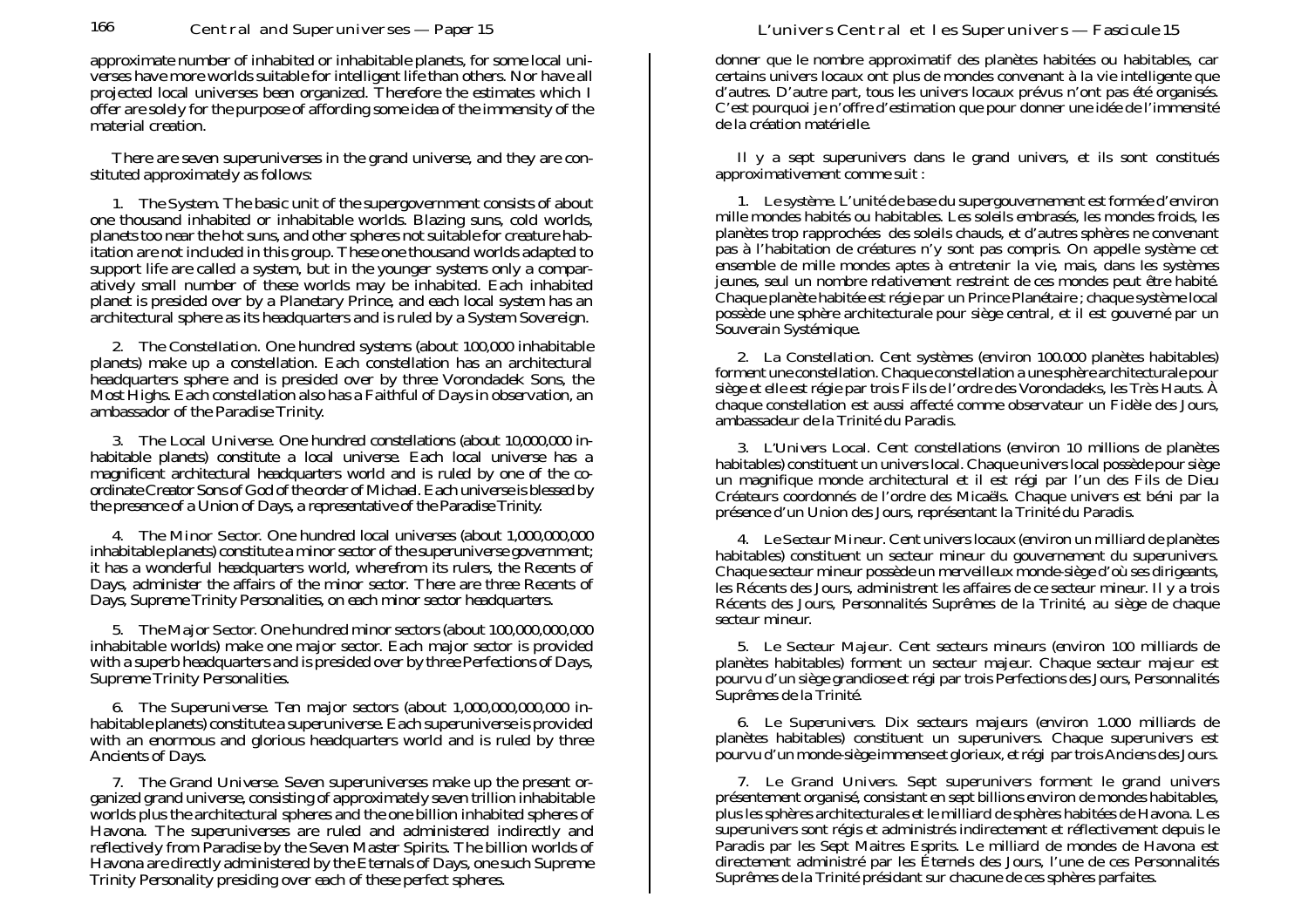Excluding the Paradise-Havona spheres, the plan of universe organization provides for the following units:

| Local systems $\ldots \ldots \ldots \ldots \ldots \ldots \ldots \ldots \ldots \ldots \ldots \ldots$ . 7,000,000,000 |  |
|---------------------------------------------------------------------------------------------------------------------|--|
|                                                                                                                     |  |

| Each of the seven superuniverses is constituted, approximately, as follows: |  |
|-----------------------------------------------------------------------------|--|
| One system embraces, approximately 1,000 worlds                             |  |
|                                                                             |  |
|                                                                             |  |
|                                                                             |  |
| One major sector $(100 \text{ minor sectors})$ $100,000,000,000$ worlds     |  |
| One superuniverse $(10 \text{ major sectors})$ 1,000,000,000,000 worlds     |  |
|                                                                             |  |

All such estimates are approximations at best, for new systems are constantly evolving while other organizations are temporarily passing out of material existence.

#### 3. THE SUPERUNIVERSE OF ORVONTON

Practically all of the starry realms visible to the naked eye on Urantia belong to the seventh section of the grand universe, the superuniverse of Orvonton. The vast Milky Way starry system represents the central nucleus of Orvonton, being largely beyond the borders of your local universe. This great aggregation of suns, dark islands of space, double stars, globular clusters, star clouds, spiral and other nebulae, together with myriads of individual planets, forms a watchlike, elongated-circular grouping of about one seventh of the inhabited evolutionary universes.

From the astronomical position of Urantia, as you look through the cross section of near-by systems to the great Milky Way, you observe that the spheres of Orvonton are traveling in a vast elongated plane, the breadth being far greater than the thickness and the length far greater than the breadth.

Observation of the so-called Milky Way discloses the comparative increase in Orvonton stellar density when the heavens are viewed in one direction, while on either side the density diminishes; the number of stars and other spheres decreases away from the chief plane of our material superuniverse. When the angle of observation is propitious, gazing through the main body of this realm of maximum density, you are looking toward the residential universe and the center of all things.

Of the ten major divisions of Orvonton, eight have been roughly identified by Urantian astronomers. The other two are difficult of separate recognition because you are obliged to view these phenomena from the inside. If you could look upon the superuniverse of Orvonton from a position far-distant in space, you would immediately recognize the ten major sectors of the seventh galaxy.

En excluant les sphères du Paradis-Havona, le plan d'organisation de l'univers comporte les unités suivantes :

Chacun des sept superunivers est constitué à peu près comme suit :

| Une constellation (100 systèmes) 100.000 mondes                  |  |
|------------------------------------------------------------------|--|
|                                                                  |  |
|                                                                  |  |
| Un secteur majeur (100 secteurs mineurs) 100 milliards de mondes |  |
| Un superunivers (10 secteurs majeurs) 1.000 milliards de mondes  |  |
|                                                                  |  |

Toutes ces estimations sont au mieux des approximations, car de nouveaux systèmes apparaissent constamment tandis que d'autres organisations sortent temporairement de l'existence matérielle.

#### 3. LE SUPERUNIVERS D'ORVONTON

Pratiquement tous les royaumes étoilés visibles d'Urantia à l'oeil nu appartiennent à la septième section du grand univers, le superunivers d'Orvonton. Le vaste système d'étoiles de la Voie Lactée représente le noyau central d'Orvonton et se trouve très au delà des frontières de votre univers local. Ce grand agrégat de soleils, d'iles obscures de l'espace, d'étoiles doubles, d'amas globulaires, de nuages stellaires, de nébuleuses spirales ou autres, ainsi que de myriades de planètes individuelles, forme un groupement ovale allongé à profil de montre englobant environ un septième des univers évolutionnaires habités.

Depuis l'emplacement astronomique d'Urantia, en regardant la grande Voie Lactée à travers une section droite des systèmes rapprochés, on observe que les sphères d'Orvonton voyagent dans un vaste plan allongé dont la largeur est beaucoup plus grande que l'épaisseur et la longueur beaucoup plus grande que la largeur.

L'observation de ce qu'on appelle la Voie Lactée révèle que la densité stellaire d'Orvonton est comparativement plus forte quand on regarde le ciel dans un plan donné, tandis qu'elle diminue de chaque côté de ce plan ; le nombre d'étoiles et d'autres sphères décroit quand on s'écarte du plan principal de notre superunivers matériel. Lorsque l'angle d'observation est propice et que l'on regarde à travers le corps principal de cette région de densité maximum, on regarde en même temps vers l'univers résidentiel et le centre de toutes choses.

Parmi les dix secteurs majeurs d'Orvonton, huit ont été à peu près identifiés par les astronomes Urantiens. Il est difficile de reconnaître séparément les deux autres parce que vous êtes obligés de regarder ces phénomènes de l'intérieur. Si vous pouviez examiner le superunivers d'Orvonton depuis un emplacement très éloigné dans l'espace, vous reconnaîtriez immédiatement les dix secteurs majeurs de la septième galaxie.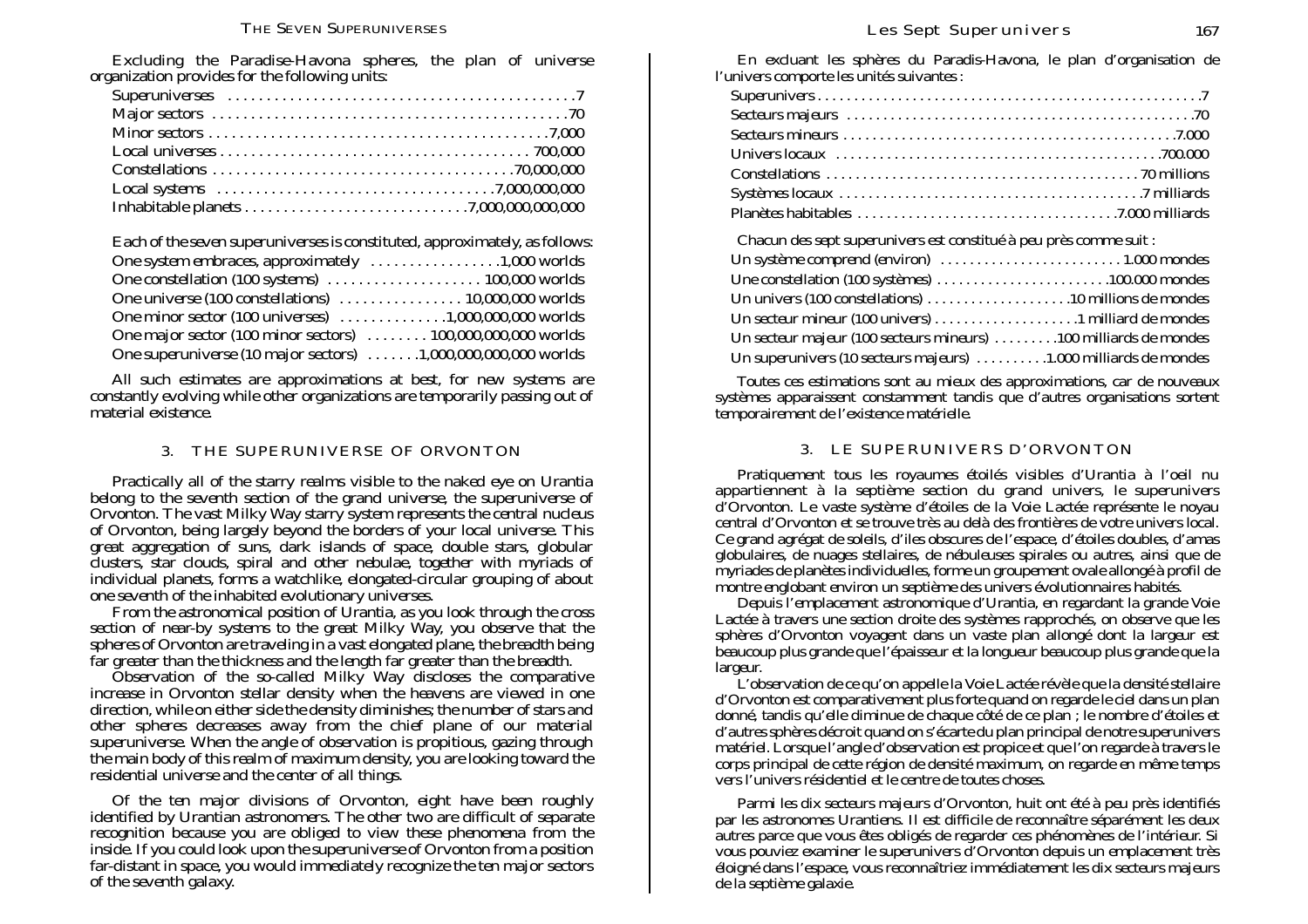The rotational center of your minor sector is situated far away in the enormous and dense star cloud of Sagittarius, around which your local universe and its associated creations all move, and from opposite sides of the vast Sagittarius subgalactic system you may observe two great streams of star clouds emerging in stupendous stellar coils.

The nucleus of the physical system to which your sun and its associated planets belong is the center of the onetime Andronover nebula. This former spiral nebula was slightly distorted by the gravity disruptions associated with the events which were attendant upon the birth of your solar system, and which were occasioned by the near approach of a large neighboring nebula. This near collision changed Andronover into a somewhat globular aggregation but did not wholly destroy the two-way procession of the suns and their associated physical groups. Your solar system now occupies a fairly central position in one of the arms of this distorted spiral, situated about halfway from the center out towards the edge of the star stream.

The Sagittarius sector and all other sectors and divisions of Orvonton are in rotation around Uversa, and some of the confusion of Urantian star observers arises out of the illusions and relative distortions produced by the following multiple revolutionary movements:

1. The revolution of Urantia around its sun.

2. The circuit of your solar system about the nucleus of the former Andronover nebula.

3. The rotation of the Andronover stellar family and the associated clusters about the composite rotation-gravity center of the star cloud of Nebadon.

4. The swing of the local star cloud of Nebadon and its associated creations around the Sagittarius center of their minor sector.

5. The rotation of the one hundred minor sectors, including Sagittarius, about their major sector.

6. The whirl of the ten major sectors, the so-called star drifts, about the Uversa headquarters of Orvonton.

7. The movement of Orvonton and six associated superuniverses around Paradise and Havona, the counterclockwise processional of the superuniverse space level.

These multiple motions are of several orders: The space paths of your planet and your solar system are genetic, inherent in origin. The absolute counterclockwise motion of Orvonton is also genetic, inherent in the architectural plans of the master universe. But the intervening motions are of composite origin, being derived in part from the constitutive segmentation of matter-energy into the superuniverses and in part produced by the intelligent and purposeful action of the Paradise force organizers.

The local universes are in closer proximity as they approach Havona; the circuits are greater in number, and there is increased superimposition, layer upon layer. But farther out from the eternal center there are fewer and fewer systems, layers, circuits, and universes.

# <sup>168</sup> Central and Superuniverses — *Paper <sup>15</sup>* L'univers Central et les Superunivers — *Fascicule <sup>15</sup>*

Le centre de rotation de votre secteur mineur est situé fort loin dans l'énorme et dense nuage stellaire du Sagittaire, autour duquel votre univers local et les créations qui lui sont associées se déplacent tous. Et de part et d'autre du vaste système subgalactique du Sagittaire, vous pouvez observer deux grands courants de nuages stellaires qui émergent sous forme de prodigieuses spirales stellaires.

Le noyau du système physique auquel appartiennent votre soleil et ses planètes associées est le centre de ce qui fut autrefois la nébuleuse d'Andronover. Cette ancienne nébuleuse spirale fut légèrement déformée par les dislocations de gravité qui accompagnèrent la naissance de votre système solaire, et qui furent causées par une grande nébuleuse voisine qui s'approcha de près. Cette quasi-collision transforma Andronover en un agrégat quelque peu globulaire, sans détruire entièrement la double procession des soleils et de leurs groupements physiques associés. Votre système solaire occupe maintenant une position assez centrale dans l'un des bras de cette spirale déformée, à peu près à mi-chemin du centre et du bord extérieur du courant d'étoiles.

Le secteur du Sagittaire et tous les autres secteurs et divisions d'Orvonton tournent autour d'Uversa, et une partie de la confusion des observateurs d'étoiles d'Urantia vient des illusions d'optique et des déformations relatives produites par les multiples mouvements de révolution suivants :

1. La révolution d'Urantia autour de son soleil.

2. Le circuit de votre système solaire autour du noyau de l'ancienne nébuleuse d'Andronover.

3. La rotation de la famille stellaire d'Andronover et des groupes associés autour du centre complexe de rotation-gravité du nuage d'étoiles de Nébadon.

4. La trajectoire du nuage stellaire local de Nébadon et de ses créations associées autour du centre de leur secteur mineur, centre situé dans le Sagittaire.

5. La rotation des cent secteurs mineurs, y compris le Sagittaire, autour de leur secteur majeur.

6. Le tourbillon des dix secteurs majeurs, les soi-disant trainées d'étoiles, autour d'Uversa, le monde-siège d'Orvonton.

7. Le mouvement d'Orvonton et des six superunivers associés autour du Paradis et de Havona, procession en sens inverse des aiguilles d'une montre du niveau d'espace des superunivers.

Ces multiples mouvements sont de divers ordres. Les sentiers spatiaux de votre planète et de votre système solaire sont génétiques, c'est-à-dire inhérents à leur origine. Le mouvement absolu d'Orvonton en sens inverse des aiguilles d'une montre est également génétique, inhérent aux plans architecturaux du maitre univers. Mais les mouvements intermédiaires sont d'origine complexe ; pour une partie ils dérivent de la segmentation constitutive de l'énergie-matière en superunivers, et pour une autre partie ils sont produits par l'action intelligente et intentionnelle des organisateurs de force du Paradis.

Les univers locaux sont plus voisins les uns des autres lorsqu'ils approchent de Havona ; les circuits sont plus nombreux et se superposent de plus en plus, couche sur couche. Mais, à plus grande distance du centre éternel, il y a de moins en moins de systèmes, de couches, de circuits et d'univers.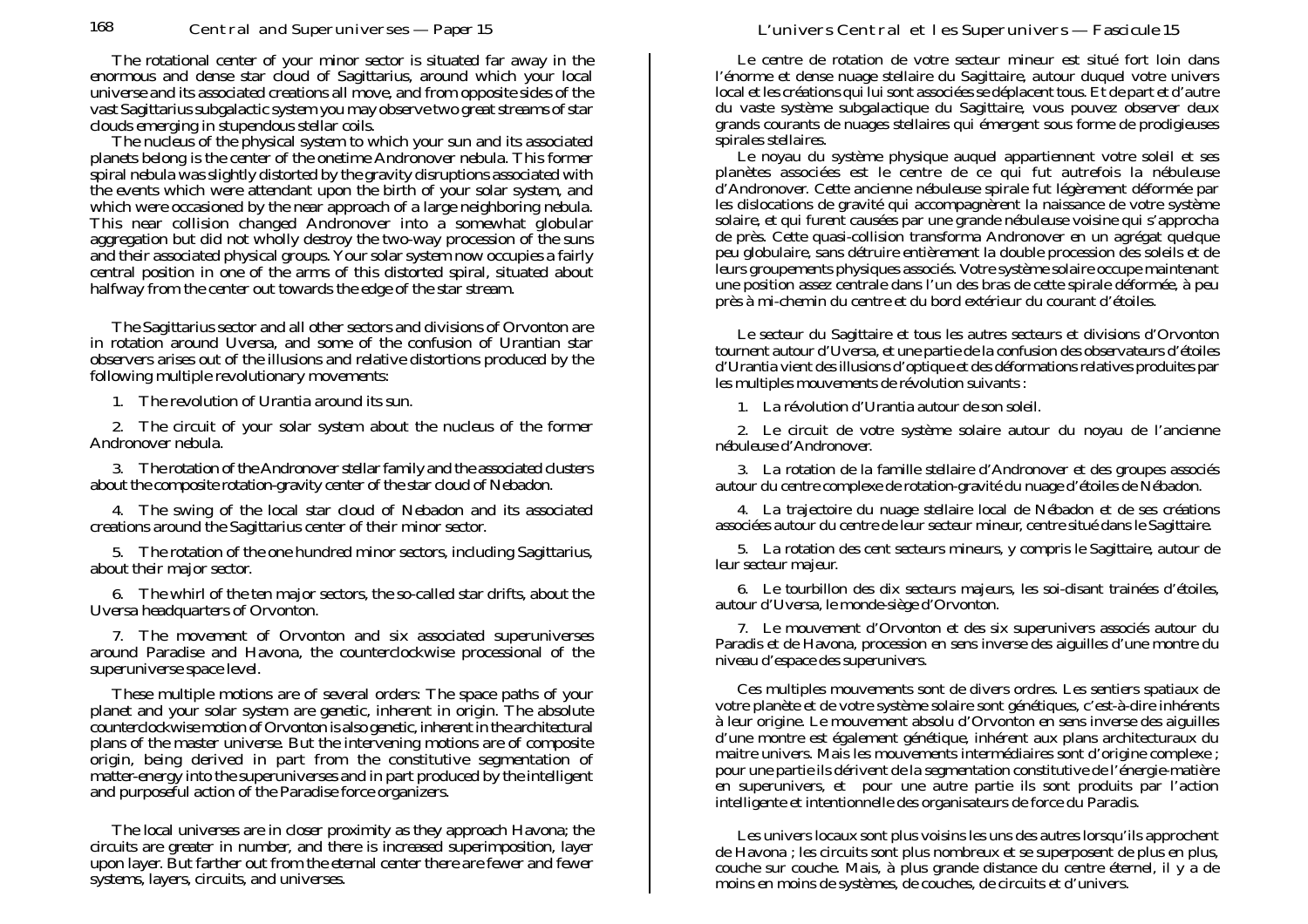## 4. NEBULAE—THE ANCESTORS OF UNIVERSES

While creation and universe organization remain forever under the control of the infinite Creators and their associates, the whole phenomenon proceeds in accordance with an ordained technique and in conformity to the gravity laws of force, energy, and matter. But there is something of mystery associated with the universal force-charge of space; we quite understand the organization of the material creations from the ultimatonic stage forward, but we do not fully comprehend the cosmic ancestry of the ultimatons. We are confident that these ancestral forces have a Paradise origin because they forever swing through pervaded space in the exact gigantic outlines of Paradise. Though nonresponsive to Paradise gravity, this force-charge of space, the ancestor of all materialization, does always respond to the presence of nether Paradise, being apparently circuited in and out of the nether Paradise center.

The Paradise force organizers transmute space potency into primordial force and evolve this prematerial potential into the primary and secondary energy manifestations of physical reality. When this energy attains gravityresponding levels, the power directors and their associates of the superuniverse regime appear upon the scene and begin their never-ending manipulations designed to establish the manifold power circuits and energy channels of the universes of time and space. Thus does physical matter appear in space, and so is the stage set for the inauguration of universe organization.

This segmentation of energy is a phenomenon which has never been solved by the physicists of Nebadon. Their chief difficulty lies in the relative inaccessibility of the Paradise force organizers, for the living power directors, though they are competent to deal with space-energy, do not have the least conception of the origin of the energies they so skillfully and intelligently manipulate.

Paradise force organizers are nebulae originators; they are able to initiate about their space presence the tremendous cyclones of force which, when once started, can never be stopped or limited until the all-pervading forces are mobilized for the eventual appearance of the ultimatonic units of universe matter. Thus are brought into being the spiral and other nebulae, the mother wheels of the direct-origin suns and their varied systems. In outer space there may be seen ten different forms of nebulae, phases of primary universe evolution, and these vast energy wheels had the same origin as did those in the seven superuniverses.

Nebulae vary greatly in size and in the resulting number and aggregate mass of their stellar and planetary offspring. A sun-forming nebula just north of the borders of Orvonton, but within the superuniverse space level, has already given origin to approximately forty thousand suns, and the mother wheel is still throwing off suns, the majority of which are many times the size of yours. Some of the larger nebulae of outer space are giving origin to as many as one hundred million suns.

Nebulae are not directly related to any of the administrative units, such as minor sectors or local universes, although some local universes have been organized from the products of a single nebula. Each local universe embraces exactly one one-hundred-thousandth part of the total energy charge of a superuniverse irrespective of nebular relationship, for energy is not organized by nebulae—it is universally distributed.

## 4. LES NÉBULEUSES—ANCÊTRES DES UNIVERS

Bien que la création et l'organisation de l'univers restent perpétuellement sous le contrôle des Créateurs infinis et de leurs associés, tout le phénomène se poursuit selon une technique ordonnée et conformément aux lois de gravité de la force, de l'énergie et de la matière. Mais un élément mystérieux est associé à la charge-force universelle de l'espace. Nous comprenons très bien l'organisation des créations matérielles à partir du stade ultimatonique, mais nous ne comprenons pas pleinement l'engendrement cosmique des ultimatons. Nous sommes persuadés que ces forces ancestrales sont originaires du Paradis parce qu'elles tournent perpétuellement dans l'espace pénétré en suivant exactement le tracé de la gigantesque silhouette du Paradis. Bien qu'elle ne réponde pas à la gravité du Paradis, cette charge-force de l'espace, ancêtre de toute matérialisation, réagit toujours à la présence du Bas Paradis ; elle est apparemment mise en circuit à l'intérieur et à l'extérieur du centre du Bas Paradis.

Les organisateurs de force du Paradis transmuent la puissance d'espace en force primordiale, et ils font évoluer ce potentiel prématériel en manifestations d'énergies primaires et secondaires de la réalité physique. Lorsque cette énergie atteint les niveaux où elle répond à la gravité, les directeurs de pouvoir et leurs associés du régime superuniversel entrent en scène et commencent leurs manipulations sans fin destinées à établir les multiples circuits de pouvoir et canaux d'énergie des univers de l'espace et du temps. C'est ainsi que la matière physique apparaît dans l'espace, et alors le cadre est prêt pour inaugurer l'organisation de l'univers.

Cette segmentation de l'énergie est un phénomène qui n'a jamais pu être éclairci par les physiciens de Nébadon. Leur principale difficulté réside dans le fait que les organisateurs de force du Paradis sont relativement inaccessibles, car les vivants directeurs de pouvoir, bien qu'ils soient compétents pour s'occuper de l'énergie spatiale, n'ont pas la moindre conception de l'origine des énergies qu'ils manient avec tant d'intelligence et tant d'habileté.

Les organisateurs de force du Paradis sont à l'origine des nébuleuses. Ils sont capables de donner naissance autour de leur présence spatiale à de formidables cyclones de force qui, une fois engendrés, ne peuvent plus être arrêtés ni limités jusqu'à ce que ces forces imprégnant tout soient mobilisées pour faire apparaître en fin de compte les unités ultimatoniques de la matière universelle. C'est ainsi que sont amenées à l'existence les nébuleuses spirales et autres, les roues mères des soleils d'origine directe et de leurs divers systèmes. Dans l'espace extérieur, on peut apercevoir dix formes différentes de nébuleuses, dix phases d'évolution universelle primaire, et ces vastes roues d'énergie ont eu la même origine que celle des sept superunivers.

Il y a de grandes différences dans la taille des nébuleuses ainsi que dans le nombre total et l'agrégat massique de leur descendance stellaire et planétaire. Une nébuleuse formatrice de soleils située juste au nord des frontières d'Orvonton, mais à l'intérieur du niveau spatial des superunivers, a déjà donné origine à environ quarante-mille soleils, et la roue mère continue à projeter des soleils dont la majorité a bien des fois la taille du vôtre. Quelques-unes des plus grandes nébuleuses de l'espace extérieur donnent origine à un nombre de soleils atteignant cent-millions.

Les nébuleuses ne sont directement en rapport avec aucune des unités administratives telles que les secteurs mineurs ou les univers locaux, bien que certains univers locaux aient été organisés avec les produits d'une seule nébuleuse. Chaque univers local embrasse exactement la cent millième partie de la charge totale d'énergie d'un superunivers indépendamment des relations nébulaires, car l'énergie n'est pas organisée par nébuleuse—elle est répartie universellement.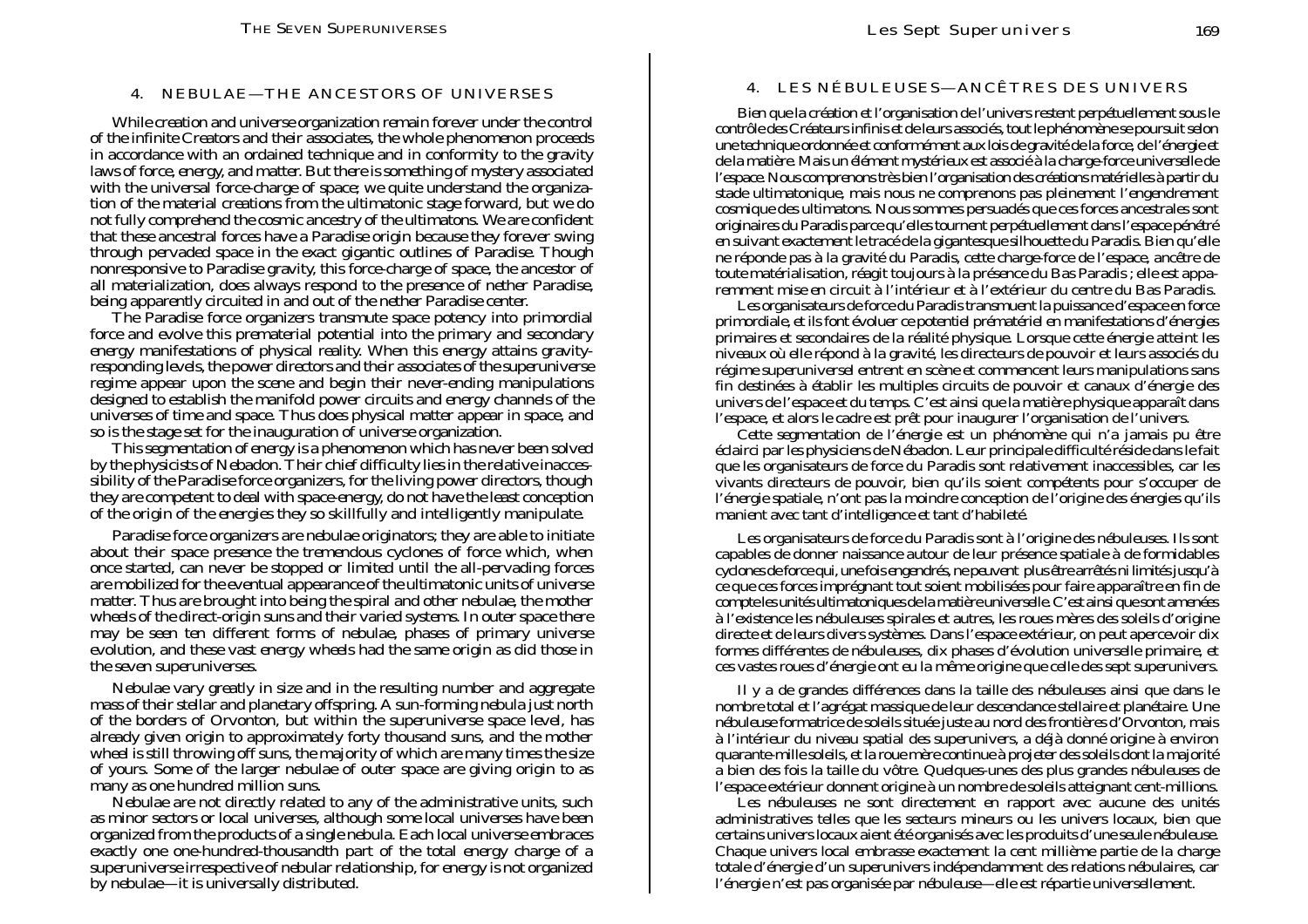Not all spiral nebulae are engaged in sun making. Some have retained control of many of their segregated stellar offspring, and their spiral appearance is occasioned by the fact that their suns pass out of the nebular arm in close formation but return by diverse routes, thus making it easy to observe them at one point but more difficult to see them when widely scattered on their different returning routes farther out and away from the arm of the nebula. There are not many sun-forming nebulae active in Orvonton at the present time, though Andromeda, which is outside the inhabited superuniverse, is very active. This far-distant nebula is visible to the naked eye, and when you view it, pause to consider that the light you behold left those distant suns almost one million years ago.

The Milky Way galaxy is composed of vast numbers of former spiral and other nebulae, and many still retain their original configuration. But as the result of internal catastrophes and external attraction, many have suffered such distortion and rearrangement as to cause these enormous aggregations to appear as gigantic luminous masses of blazing suns, like the Magellanic Cloud. The globular type of star clusters predominates near the outer margins of Orvonton.

The vast star clouds of Orvonton should be regarded as individual aggregations of matter comparable to the separate nebulae observable in the space regions external to the Milky Way galaxy. Many of the so-called star clouds of space, however, consist of gaseous material only. The energy potential of these stellar gas clouds is unbelievably enormous, and some of it is taken up by near-by suns and redispatched in space as solar emanations.

#### 5. THE ORIGIN OF SPACE BODIES

The bulk of the mass contained in the suns and planets of a superuniverse originates in the nebular wheels; very little of superuniverse mass is organized by the direct action of the power directors (as in the construction of architectural spheres), although a constantly varying quantity of matter originates in open space.

As to origin, the majority of the suns, planets, and other spheres can be classified in one of the following ten groups:

1. *Concentric Contraction Rings.* Not all nebulae are spiral. Many an immense nebula, instead of splitting into a double star system or evolving as a spiral, undergoes condensation by multiple-ring formation. For long periods such a nebula appears as an enormous central sun surrounded by numerous gigantic clouds of encircling, ring-appearing formations of matter.

2. *The Whirled Stars* embrace those suns which are thrown off the great mother wheels of highly heated gases. They are not thrown off as rings but in right- and left-handed processions. Whirled stars are also of origin in otherthan-spiral nebulae.

3. *Gravity-explosion Planets.* When a sun is born of a spiral or of a barred nebula, not infrequently it is thrown out a considerable distance. Such a sun is highly gaseous, and subsequently, after it has somewhat cooled and condensed, it may chance to swing near some enormous mass of matter, a gigantic sun or a dark island of space. Such an approach may not be near enough to result in collision but still near enough to allow the gravity pull of the greater body to start tidal convulsions in the lesser, thus initiating a series of tidal upheavals which occur simultaneously on opposite sides of the convulsed sun. At their height

Les nébuleuses spirales ne sont pas toutes occupées à engendrer des soleils. Quelques-unes ont conservé le contrôle de beaucoup de leurs descendants stellaires séparés, et leur apparence spirale résulte du fait que leurs soleils sortent du bras nébulaire en formation serrée, mais y retournent par des routes variées. Cela rend plus aisé de les observer en un point, mais plus malaisé de les voir quand ils sont largement éparpillés sur leurs diverses routes de retour, plus loin et en dehors du bras de la nébuleuse. Il n'y a pas beaucoup de nébuleuses formatrices de soleils qui soient présentement actives dans Orvonton, bien qu'Andromède, qui est en dehors du superunivers habité, soit très active. Cette nébuleuse très éloignée est visible à l'œil nu ; lorsque vous la regarderez, arrêtez-vous pour songer que la lumière qui vous parvient a quitté ces lointains soleils depuis près d'un million d'années.

La galaxie de la Voie Lactée est composée d'un vaste nombre de nébuleuses précédemment spirales et d'autres nébuleuses, dont beaucoup ont conservé leur configuration première. Mais, à la suite de catastrophes internes et d'attractions externes, beaucoup ont subi de tels remaniements et déformations que ces énormes agrégats apparaissent comme de gigantesques masses lumineuses de soleils flamboyants, tel le Nuage de Magellan. Le type globulaire d'amas d'étoiles prédomine au voisinage des limites extérieures d'Orvonton.

Il faut considérer les immenses nuages stellaires d'Orvonton comme des agrégats individuels de matière, comparables aux nébuleuses séparées que l'on peut observer dans les régions d'espace extérieures à la galaxie de la Voie Lactée. Toutefois, beaucoup des présumés nuages stellaires de l'espace ne sont formés que de matière gazeuse. Le potentiel d'énergie de ces nuages de gaz stellaires est incroyablement colossal ; et une partie en est reprise par les soleils voisins et renvoyée dans l'espace sous forme d'émanations solaires.

# 5. L'ORIGINE DES CORPS SPATIAUX

La majeure partie de la masse contenue dans les soleils et les planètes d'un superunivers provient des roues nébulaires. Une portion très faible de la masse des superunivers est organisée par l'action directe des directeurs de pouvoir (comme dans la construction des sphères architecturales) ; toutefois, une quantité constamment variable de matière prend naissance dans l'espace ouvert.

En ce qui concerne leur origine, la majorité des soleils, planètes et autres sphères peuvent être classifiés dans l'un des dix groupes suivants :

1*. Anneaux de Contraction Concentriques*. Toutes les nébuleuses ne sont pas spirales. Beaucoup de nébuleuses immenses subissent une condensation sous forme d'anneaux multiples au lieu de se diviser en un système d'étoiles doubles, ou d'évoluer en spirale. Pendant de longues périodes, ces nébuleuses apparaissent comme d'énormes soleils centraux entourés par un grand nombre de nuages gigantesques ayant l'apparence de formations matérielles annulaires.

<sup>2</sup>. *Les Étoiles Tourbillonnaires* englobent les soleils éjectés hors des grandes roues mères de gaz à haute température. Elles ne sont pas éjectées selon des anneaux, mais selon des processions droitières ou gauchères. Il y a aussi des étoiles tourbillonnaires issues de nébuleuses autres que spirales.

3. *Planètes d'Explosion Gravitationnelle*. Lorsqu'un soleil est né d'une nébuleuse spirale ou barrée, il est assez souvent projeté au dehors à une distance considérable. Un tel soleil est principalement gazeux, et ultérieurement, après s'être quelque peu refroidi et condensé, il peut lui arriver de passer près d'une énorme masse de matière, d'un soleil gigantesque ou d'une ile obscure de l'espace. La distance d'approche peut être insuffisante pour se traduire par une collision, mais néanmoins suffisante pour permettre à la force d'attraction gravitationnelle du plus grand corps de provoquer des convulsions maréales sur le plus petit, ce qui donne naissance à une série de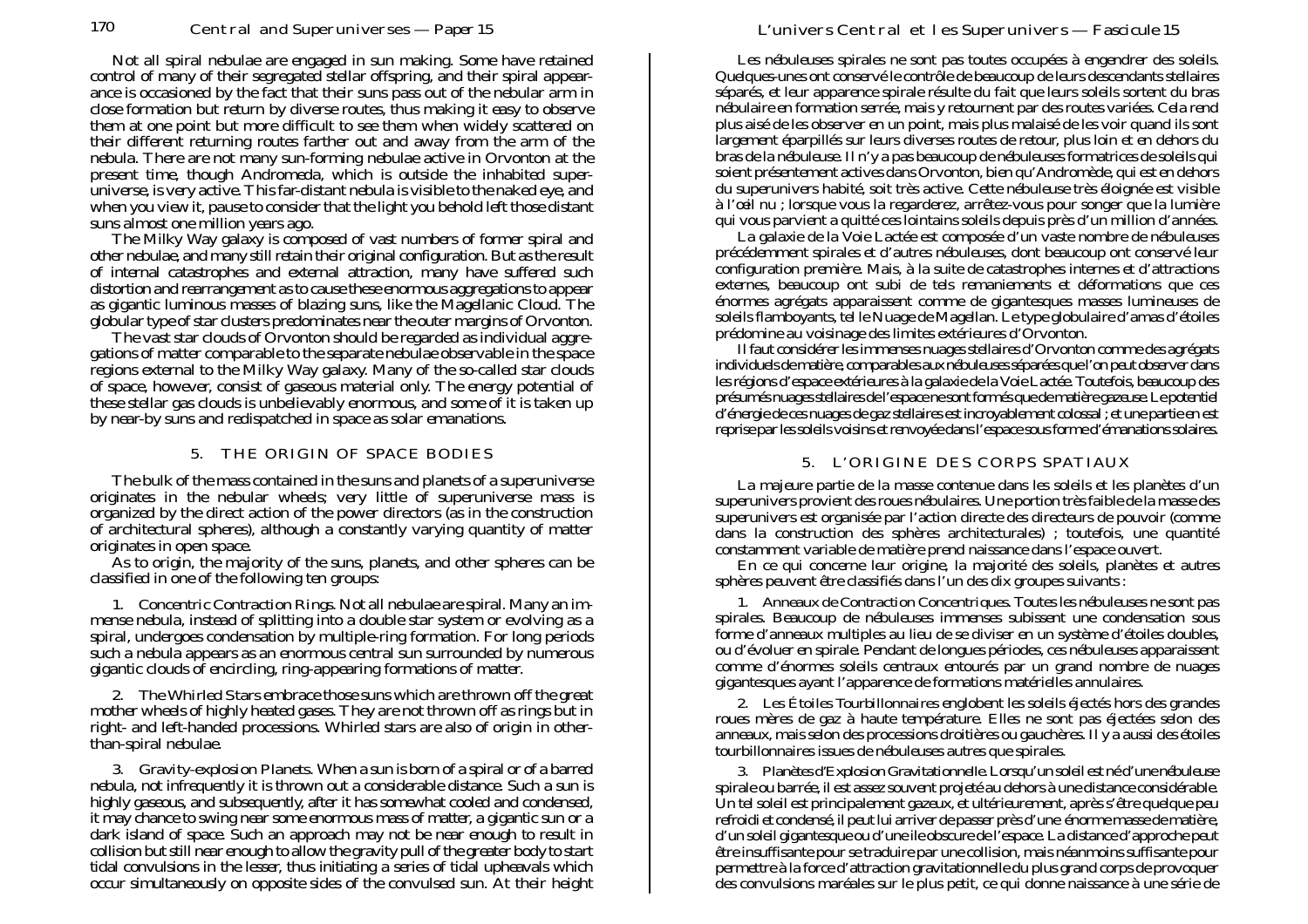these explosive eruptions produce a series of varying-sized aggregations of matter which may be projected beyond the gravity-reclamation zone of the erupting sun, thus becoming stabilized in orbits of their own around one of the two bodies concerned in this episode. Later on the larger collections of matter unite and gradually draw the smaller bodies to themselves. In this way many of the solid planets of the lesser systems are brought into existence. Your own solar system had just such an origin.

4. *Centrifugal Planetary Daughters.* Enormous suns, when in certain stages of development, and if their revolutionary rate greatly accelerates, begin to throw off large quantities of matter which may subsequently be assembled to form small worlds that continue to encircle the parent sun.

5. *Gravity-deficiency Spheres.* There is a critical limit to the size of individual stars. When a sun reaches this limit, unless it slows down in revolutionary rate, it is doomed to split; sun fission occurs, and a new double star of this variety is born. Numerous small planets may be subsequently formed as a by-product of this gigantic disruption.

6. *Contractural Stars.* In the smaller systems the largest outer planet sometimes draws to itself its neighboring worlds, while those planets near the sun begin their terminal plunge. With your solar system, such an end would mean that the four inner planets would be claimed by the sun, while the major planet, Jupiter, would be greatly enlarged by capturing the remaining worlds. Such an end of a solar system would result in the production of two adjacent but unequal suns, one type of double star formation. Such catastrophes are infrequent except out on the fringe of the superuniverse starry aggregations.

7. *Cumulative Spheres.* From the vast quantity of matter circulating in space, small planets may slowly accumulate. They grow by meteoric accretion and by minor collisions. In certain sectors of space, conditions favor such forms of planetary birth. Many an inhabited world has had such an origin.

Some of the dense dark islands are the direct result of the accretions of transmuting energy in space. Another group of these dark islands have come into being by the accumulation of enormous quantities of cold matter, mere fragments and meteors, circulating through space. Such aggregations of matter have never been hot and, except for density, are in composition very similar to Urantia.

8. *Burned-out Suns.* Some of the dark islands of space are burned-out isolated suns, all available space-energy having been emitted. The organized units of matter approximate full condensation, virtual complete consolidation; and it requires ages upon ages for such enormous masses of highly condensed matter to be recharged in the circuits of space and thus to be prepared for new cycles of universe function following a collision or some equally revivifying cosmic happening.

9. *Collisional Spheres.* In those regions of thicker clustering, collisions are not uncommon. Such an astronomic readjustment is accompanied by tremendous energy changes and matter transmutations. Collisions involving dead suns are peculiarly influential in creating widespread energy fluctuations. Collisional debris often constitutes the material nucleuses for the subsequent formation of planetary bodies adapted to mortal habitation.

soulèvements sous forme de marées qui ont lieu simultanément sur les deux faces opposées du soleil en convulsion. À leur apogée, ces éruptions explosives produisent une série d'agrégats de matière de diverses tailles qui peuvent être projetés au delà de la zone de récupération par gravité du soleil en éruption. Ces agrégats se stabilisent alors sur leurs orbites propres autour de l'un des deux corps célestes impliqués dans l'épisode. Plus tard, les rassemblements de matière les plus importants s'agglutinent et attirent progressivement à elles les corps plus petits. C'est ainsi que beaucoup de planètes solides des systèmes secondaires sont amenées à l'existence. Votre système solaire a précisément une telle origine.

<sup>4</sup>. *Filles Planétaires Centrifugées*. À certains stades de leur développement et si leur vitesse de rotation s'accélère considérablement, certains soleils énormes commencent à rejeter de grandes quantités de matière qui peuvent ensuite être assemblées pour former de petits mondes continuant à tourner autour du soleil qui leur a donné naissance.

5*. Sphères Déficientes en Gravit*é. Il y a une limite critique à la dimension des étoiles individuelles. Quand un soleil atteint cette limite, il est condamné à se scinder, à moins de ralentir sa vitesse de rotation. La fission solaire intervient, et une nouvelle étoile double de cette variété est née. Il peut se former ultérieurement de nombreuses petites planètes comme sous-produits de cette dislocation gigantesque.

<sup>6</sup>. *Étoiles de Contraction*. Dans les petits systèmes, il arrive que la plus grosse planète extérieure attire à elle les mondes voisins, tandis que les planètes plus proches du soleil commencent leur plongée finale. Dans votre système solaire, cette phase finale signifierait que les quatre planètes intérieures seraient réclamées par le soleil, tandis que la planète majeure, Jupiter, serait grandement accrue par la captation des mondes restants. Une telle fin pour un système solaire aboutirait à la production de deux soleils adjacents mais inégaux, l'un des types de formation d'étoiles doubles. Ce genre de catastrophe est rare, sauf aux lisières des agrégats stellaires des superunivers.

<sup>7</sup>. *Sphères Cumulatives*. À partir des immenses quantités de matière circulant dans l'espace, de petites planètes peuvent lentement se former. Elles croissent par des additions météoriques et des collisions mineures. Dans certains secteurs de l'espace, les conditions favorisent ces formes de naissance planétaire. Beaucoup de mondes habités ont eu cette origine.

Quelques-unes des iles denses et obscures proviennent directement d'un agrégat d'énergie transmuante dans l'espace. Un autre groupe de ces iles obscures est venu à l'existence par l'accumulation d'énormes quantités de matière froide, de simples fragments et météores circulant dans l'espace. Ces agrégats de matière n'ont jamais été chauds et, à part leur densité, leur composition est très semblable à celle d'Urantia.

8. *Soleils Consumés*. Quelques-unes des iles obscures de l'espace sont des soleils isolés consumés, ayant émis toute leur énergie spatiale disponible. Ces unités organisées de matière approchent de la condensation totale, d'une consolidation pratiquement complète. Il faut des âges et des âges à des masses aussi énormes de matière hautement condensée pour être rechargées dans les circuits de l'espace et préparées ainsi pour de nouveaux cycles de fonction dans l'univers, à la suite d'une collision ou de quelque autre événement cosmique également revivifiant.

9. *Sphères de Collision*. Dans les régions où les amas sont épais, les collisions ne sont pas rares. Ces rajustements astronomiques sont accompagnés d'immenses modifications d'énergie et transmutations de matière. Les collisions impliquant des soleils morts contribuent particulièrement à créer des fluctuations d'énergie très étendues. Les débris collisionnels constituent souvent les noyaux matériels pour la formation ultérieure de corps planétaires adaptés à l'habitat des mortels.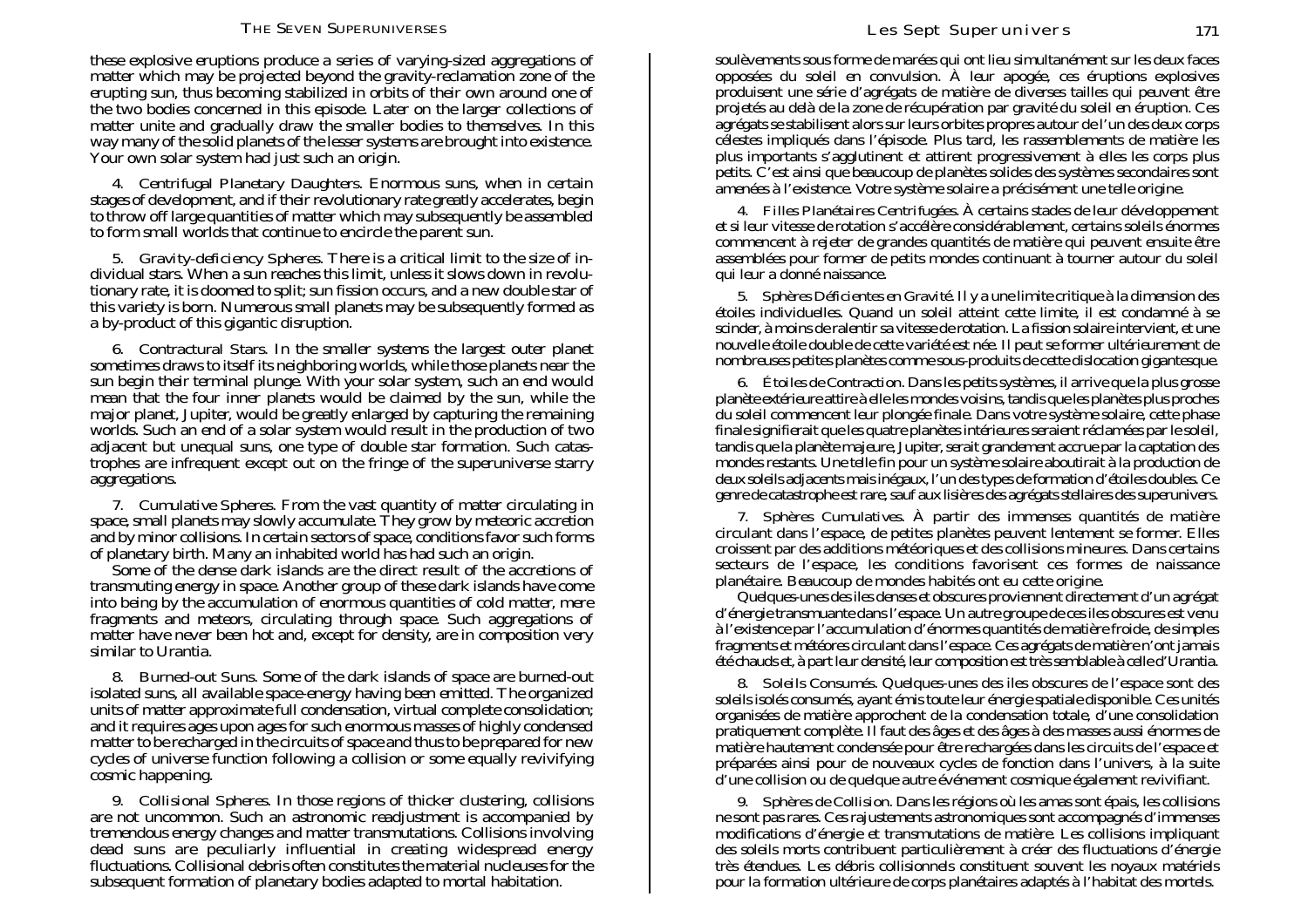10. *Architectural Worlds.* These are the worlds which are built according to plans and specifications for some special purpose, such as Salvington, the headquarters of your local universe, and Uversa, the seat of government of our superuniverse.

There are numerous other techniques for evolving suns and segregating planets, but the foregoing procedures suggest the methods whereby the vast majority of stellar systems and planetary families are brought into existence. To undertake to describe all the various techniques involved in stellar metamorphosis and planetary evolution would require the narration of almost one hundred different modes of sun formation and planetary origin. As your star students scan the heavens, they will observe phenomena indicative of all these modes of stellar evolution, but they will seldom detect evidence of the formation of those small, nonluminous collections of matter which serve as inhabited planets, the most important of the vast material creations.

## 6. THE SPHERES OF SPACE

Irrespective of origin, the various spheres of space are classifiable into the following major divisions:

- 1. The suns—the stars of space.
- 2. The dark islands of space.
- 3. Minor space bodies—comets, meteors, and planetesimals.
- 4. The planets, including the inhabited worlds.
- 5. Architectural spheres—worlds made to order.

With the exception of the architectural spheres, all space bodies have had an evolutionary origin, evolutionary in the sense that they have not been brought into being by fiat of Deity, evolutionary in the sense that the creative acts of God have unfolded by a time-space technique through the operation of many of the created and eventuated intelligences of Deity.

*The Suns.* These are the stars of space in all their various stages of existence. Some are solitary evolving space systems; others are double stars, contracting or disappearing planetary systems. The stars of space exist in no less than a thousand different states and stages. You are familiar with suns that emit light accompanied by heat; but there are also suns which shine without heat.

The trillions upon trillions of years that an ordinary sun will continue to give out heat and light well illustrates the vast store of energy which each unit of matter contains. The actual energy stored in these invisible particles of physical matter is well-nigh unimaginable. And this energy becomes almost wholly available as light when subjected to the tremendous heat pressure and the associated energy activities which prevail in the interior of the blazing suns. Still other conditions enable these suns to transform and send forth much of the energy of space which comes their way in the established space circuits. Many phases of physical energy and all forms of matter are attracted to, and subsequently distributed by, the solar dynamos. In this way the suns serve as local accelerators of energy circulation, acting as automatic power-control stations.

The superuniverse of Orvonton is illuminated and warmed by more than ten trillion blazing suns. These suns are the stars of your observable astronomic system. More than two trillion are too distant and too small ever to be seen from

# <sup>172</sup> Central and Superuniverses — *Paper <sup>15</sup>* L'univers Central et les Superunivers — *Fascicule <sup>15</sup>*

10. *Les Mondes Architecturaux*. Ce sont les mondes qui sont bâtis selon des plans et des spécifications en vue d'un but spécial. C'est le cas de Salvington, siège de votre univers local, et d'Uversa, siège du gouvernement de notre superunivers.

Il y a de nombreuses autres techniques pour élaborer des soleils et séparer des planètes, mais les processus cités laissent entrevoir les méthodes par lesquelles la grande majorité des systèmes stellaires et des familles planétaires est amenée à l'existence. Si nous voulions exposer toutes les techniques variées impliquées dans les métamorphoses stellaires et les évolutions planétaires, il nous faudrait décrire presque cent modes différents pour former des étoiles ou donner origine à des planètes. À mesure que vos astronomes scruteront les cieux, ils observeront des phénomènes indicatifs de tous ces modes d'évolution stellaire, mais ils découvriront rarement la preuve qu'il se forme de petits assemblages de matière non lumineux servant de planètes habitées, lesquelles sont les sphères les plus importantes de la vaste création matérielle.

# 6. LES SPHÈRES DE L'ESPACE

Indépendamment de leur origine, on peut classifier les diverses sphères de l'espace en divisions majeures comme suit :

- 1. Les soleils—les étoiles de l'espace.
- 2. Les iles obscures de l'espace.
- 3. Les corps spatiaux mineurs—comètes, météores et planétoïdes.
- 4. Les planètes, y compris les mondes habités.
- 5. Les sphères architecturales—mondes bâtis sur commande.

À l'exception des planètes architecturales, tous les corps spatiaux ont une origine évolutionnaire, en ce sens qu'ils n'ont pas été amenés à l'existence par un " fiat " de la Déité, mais que les actes créateurs de Dieu se sont déroulés selon une technique d'espace-temps par l'opération de nombreuses intelligences de la Déité, créées et extériorisées.

*Les Soleils*. Ce sont les étoiles de l'espace à tous leurs divers stades d'existence. Certains sont des systèmes spatiaux évoluant solitairement. D'autres sont des étoiles doubles, des systèmes planétaires en voie de contraction ou de disparition. Les étoiles de l'espace existent sous au moins mille états ou stades différents. Vous avez l'habitude des soleils qui émettent de la lumière accompagnée de chaleur, mais il y en a aussi qui brillent sans chaleur.

Un soleil ordinaire émet de la lumière et de la chaleur pendant des billions et des billions d'années, ce qui illustre l'immense réserve d'énergie contenue dans chaque unité de matière. L'énergie actuelle mise en réserve dans ces particules invisibles de matière physique est à peu près inimaginable, et cette énergie devient presque entièrement disponible sous forme de lumière quand elle est soumise à l'énorme pression calorifique et aux autres activités énergétiques associées qui règnent à l'intérieur des soleils flamboyants. D'autres conditions encore permettent à ces soleils de transformer et d'émettre une grande partie de l'énergie spatiale qui arrive vers eux par les circuits d'espace établis. Beaucoup de phases d'énergie physique et toutes les formes de la matière sont attirées par les dynamos solaires et ultérieurement redistribuées par elles. De cette manière, les soleils servent d'accélérateurs locaux de la circulation de l'énergie en agissant comme stations automatiques de contrôle de puissance.

Le superunivers d'Orvonton est éclairé et chauffé par plus de dix billions de soleils flamboyants qui sont les étoiles observables de votre système astronomique. Plus de deux billions d'entre elles sont trop lointaines ou trop petites pour être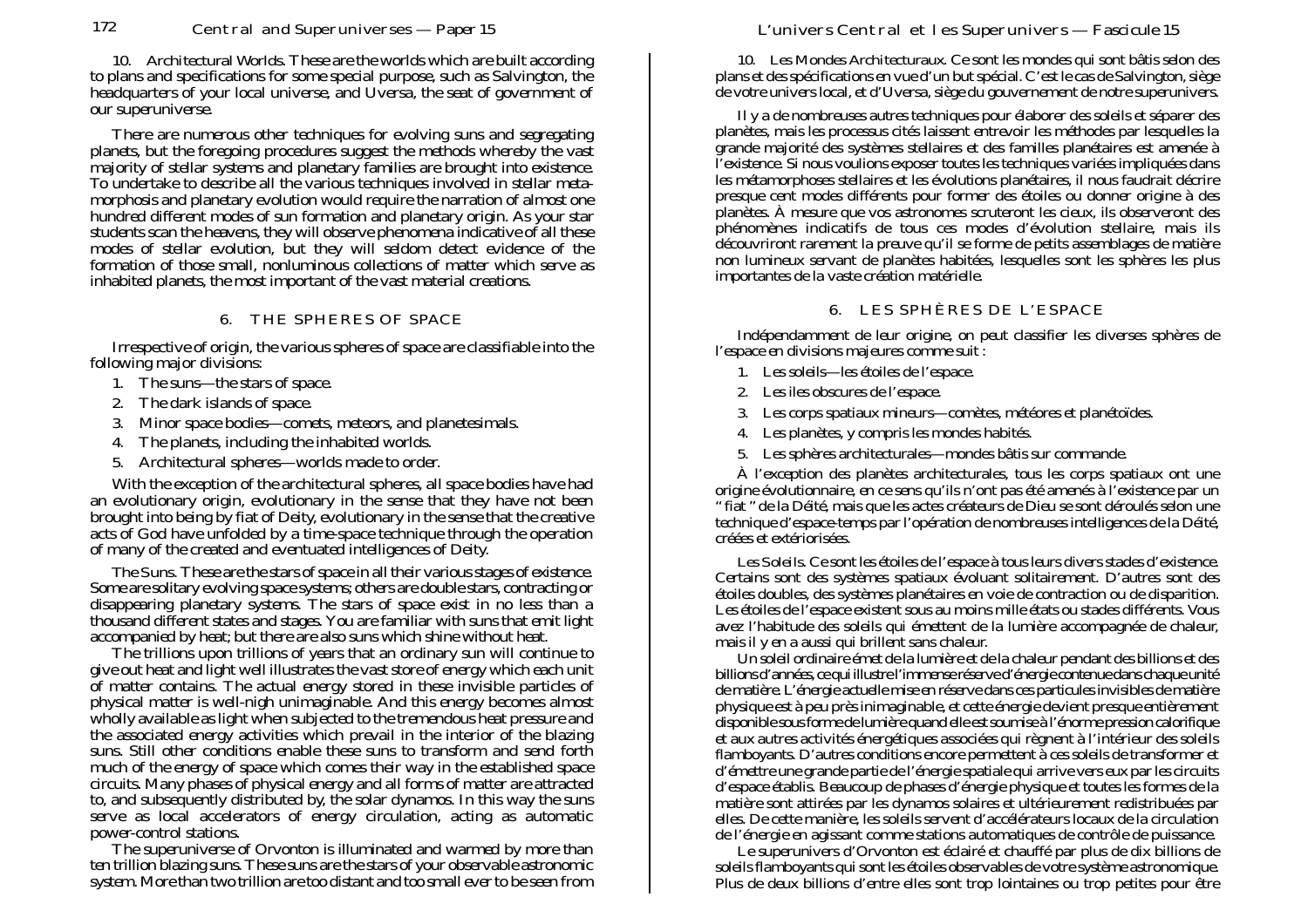Urantia. But in the master universe there are as many suns as there are glasses of water in the oceans of your world.

*The Dark Islands of Space.* These are the dead suns and other large aggregations of matter devoid of light and heat. The dark islands are sometimes enormous in mass and exert a powerful influence in universe equilibrium and energy manipulation. The density of some of these large masses is well-nigh unbelievable. And this great concentration of mass enables these dark islands to function as powerful balance wheels, holding large neighboring systems in effective leash. They hold the gravity balance of power in many constellations; many physical systems which would otherwise speedily dive to destruction in near-by suns are held securely in the gravity grasp of these guardian dark islands. It is because of this function that we can locate them accurately. We have measured the gravity pull of the luminous bodies, and we can therefore calculate the exact size and location of the dark islands of space which so effectively function to hold a given system steady in its course.

*Minor Space Bodies.* The meteors and other small particles of matter circulating and evolving in space constitute an enormous aggregate of energy and material substance.

Many comets are unestablished wild offspring of the solar mother wheels, which are being gradually brought under control of the central governing sun. Comets also have numerous other origins. A comet's tail points away from the attracting body or sun because of the electrical reaction of its highly expanded gases and because of the actual pressure of light and other energies emanating from the sun. This phenomenon constitutes one of the positive proofs of the reality of light and its associated energies; it demonstrates that light has weight. Light is a real substance, not simply waves of hypothetical ether.

*The Planets.* These are the larger aggregations of matter which follow an orbit around a sun or some other space body; they range in size from planetesimals to enormous gaseous, liquid, or solid spheres. The cold worlds which have been built up by the assemblage of floating space material, when they happen to be in proper relation to a near-by sun, are the more ideal planets to harbor intelligent inhabitants. The dead suns are not, as a rule, suited to life; they are usually too far away from a living, blazing sun, and further, they are altogether too massive; gravity is tremendous at the surface.

In your superuniverse not one cool planet in forty is habitable by beings of your order. And, of course, the superheated suns and the frigid outlying worlds are unfit to harbor higher life. In your solar system only three planets are at present suited to harbor life. Urantia, in size, density, and location, is in many respects ideal for human habitation.

The laws of physical-energy behavior are basically universal, but local influences have much to do with the physical conditions which prevail on individual planets and in local systems. An almost endless variety of creature life and other living manifestations characterizes the countless worlds of space. There are, however, certain points of similarity in a group of worlds associated in a given system, while there also is a universe pattern of intelligent life. There are physical relationships among those planetary systems which belong to the same physical circuit, and which closely follow each other in the endless swing around the circle of universes.

jamais vues d'Urantia. Mais, dans le maitre univers, il y a autant de soleils que de verres d'eau dans les océans de votre monde.

*Les Iles Obscures de l'Espace.* Ce sont les soleils morts et les autres grands agrégats de matière dépourvus de lumière et de chaleur. Les iles obscures ont parfois une masse énorme ; elles exercent une puissante influence sur l'équilibre de l'univers et la manipulation de l'énergie. La densité de certaines de ces masses immenses est à peu près incroyable. Et cette grande concentration de masse permet aux iles obscures de fonctionner comme de puissants régulateurs tenant sous contrôle efficace les grands systèmes voisins. Elles détiennent le pouvoir d'équilibrer la gravité dans beaucoup de constellations. Bien des systèmes physiques, qui autrement se précipiteraient sur des soleils proches où ils seraient détruits, sont maintenus en sécurité dans l'emprise gravitationnelle de ces obscures iles gardiennes. C'est à cause de cette fonction que nous pouvons les situer avec précision. Nous avons mesuré la force d'attraction des corps lumineux, et cela nous permet de calculer la dimension et l'emplacement exacts des iles obscures de l'espace, qui fonctionnent si efficacement pour maintenir fermement un système donné sur sa trajectoire.

*Corps Spatiaux Mineurs*. Les météores et autres petites particules de matière qui circulent et évoluent dans l'espace constituent un énorme agrégat d'énergies et de substance matérielle.

Beaucoup de comètes sont les rejetons sauvages et non stabilisés des roues mères solaires, et sont progressivement ramenées sous le contrôle du soleil central qui les gouverne. Les comètes ont également de nombreuses autres origines. La queue d'une comète s'oriente à l'opposé du corps ou du soleil qui l'attire, à cause de la réaction électrique de ses gaz extrêmement dilués et de la pression effective de la lumière et d'autres énergies venant du soleil. Ce phénomène constitue l'une des preuves positives de la réalité de la lumière et de ses énergies associées ; il démontre que la lumière a du poids. La lumière est une substance réelle, elle n'est pas simplement un mouvement ondulatoire d'un éther hypothétique.

*Les Planètes.*Ce sont les grands agrégats de matière qui suivent une orbite autour d'un soleil ou d'un autre corps spatial. Leur taille s'échelonne entre les planétoïdes et les énormes sphères gazeuses, liquides ou solides. Les mondes froids construits par l'assemblage de matériaux flottants de l'espace, lorsqu'ils sont en rapports appropriés avec un soleil proche, forment les planètes idéales pour héberger des habitants intelligents. En règle générale, les soleils morts ne conviennent pas à la vie ; ils sont habituellement trop éloignés d'un soleil vivant et flamboyant, et en outre ils sont beaucoup trop massifs ; la gravité est énorme à leur surface.

Dans votre superunivers, il n'y a pas une planète froide sur quarante qui soit habitable par des êtres de votre ordre ; et bien entendu les soleils surchauffés et les mondes extérieurs frigides sont inaptes à héberger une vie supérieure. Dans votre système solaire, trois planètes seulement sont présentement appropriées pour héberger la vie. Par sa taille, sa densité et son emplacement, Urantia est sous beaucoup de rapports idéale pour l'habitat humain.

Les lois du comportement de l'énergie physique sont essentiellement universelles, mais les influences locales jouent un grand rôle dans les conditions physiques qui prévalent sur des planètes individuelles et dans des systèmes locaux. Les innombrables mondes de l'espace sont caractérisés par une variété presque infinie de vie des créatures et d'autres manifestations vivantes. Toutefois, il y a certains points de similitude dans un groupe de mondes associés d'un système donné, et il existe aussi un modèle universel de vie intelligente. Il y a des relations physiques entre les systèmes planétaires qui appartiennent au même circuit physique et qui se suivent de près dans leur tournoiement interminable autour de l'orbite des univers.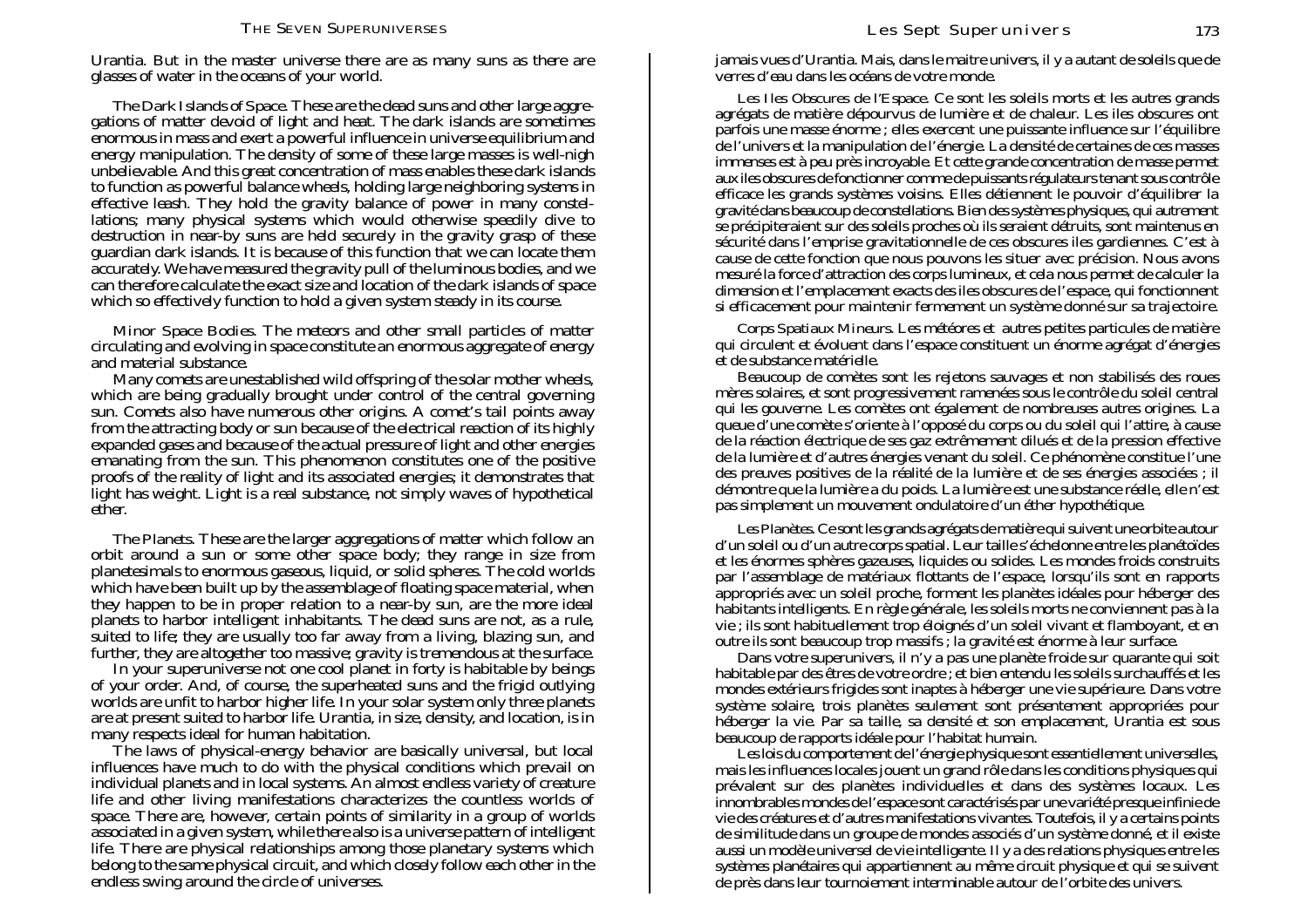## 7. THE ARCHITECTURAL SPHERES

While each superuniverse government presides near the center of the evolutionary universes of its space segment, it occupies a world made to order and is peopled by accredited personalities. These headquarters worlds are architectural spheres, space bodies specifically constructed for their special purpose. While sharing the light of near-by suns, these spheres are independently lighted and heated. Each has a sun which gives forth light without heat, like the satellites of Paradise, while each is supplied with heat by the circulation of certain energy currents near the surface of the sphere. These headquarters worlds belong to one of the greater systems situated near the astronomical center of their respective superuniverses.

Time is standardized on the headquarters of the superuniverses. The standard day of the superuniverse of Orvonton is equal to almost thirty days of Urantia time, and the Orvonton year equals one hundred standard days. This Uversa year is standard in the seventh superuniverse, and it is twentytwo minutes short of three thousand days of Urantia time, about eight and one fifth of your years.

The headquarters worlds of the seven superuniverses partake of the nature and grandeur of Paradise, their central pattern of perfection. In reality, all headquarters worlds are paradisiacal. They are indeed heavenly abodes, and they increase in material size, morontia beauty, and spirit glory from Jerusem to the central Isle. And all the satellites of these headquarters worlds are also architectural spheres.

The various headquarters worlds are provided with every phase of material and spiritual creation. All kinds of material, morontial, and spiritual beings are at home on these rendezvous worlds of the universes. As mortal creatures ascend the universe, passing from the material to the spiritual realms, they never lose their appreciation for, and enjoyment of, their former levels of existence.

*Jerusem,* the headquarters of your local system of Satania, has its seven worlds of transition culture, each of which is encircled by seven satellites, among which are the seven mansion worlds of morontia detention, man's first postmortal residence. As the term heaven has been used on Urantia, it has sometimes meant these seven mansion worlds, the first mansion world being denominated the first heaven, and so on to the seventh.

*Edentia,* the headquarters of your constellation of Norlatiadek, has its seventy satellites of socializing culture and training, on which ascenders sojourn upon the completion of the Jerusem regime of personality mobilization, unification, and realization.

*Salvington,* the capital of Nebadon, your local universe, is surrounded by ten university clusters of forty-nine spheres each. Hereon is man spiritualized following his constellation socialization.

*Uminor the third,*the headquarters of your minor sector, Ensa, is surrounded by the seven spheres of the higher physical studies of the ascendant life.

*Umajor the fifth,* the headquarters of your major sector, Splandon, is surrounded by the seventy spheres of the advancing intellectual training of the superuniverse.

## 7. LES SPHÈRES ARCHITECTURALES

Le gouvernement de chaque superunivers réside à proximité du centre des univers évolutionnaires de son segment d'espace. Il y occupe un monde fait sur commande et peuplé de personnalités accréditées. Ces mondes-sièges sont des sphères architecturales, des corps spatiaux construits spécifiquement pour leur but spécial. Bien qu'ils reçoivent de la lumière des soleils voisins, ils sont éclairés et chauffés indépendamment. Chacun dispose d'un soleil qui émet de la lumière froide, comme les satellites du Paradis, et chacun reçoit de la chaleur par la circulation de certains courants d'énergie près de la surface de leur sphère. Ces mondes-sièges appartiennent à l'un des principaux systèmes situés près du centre astronomique de leur superunivers respectif.

Le temps est standardisé au siège des superunivers. Le jour standard d'Orvonton équivaut presque à trente jours d'Urantia, et l'année d'Orvonton à cent jours standard. Cette année d'Uversa est standard dans tout le septième superunivers, et sa durée est inférieure de vingt-deux minutes à trois mille jours d'Urantia, soit environ huit et un cinquième de vos années.

Les mondes-sièges des sept superunivers participent de la nature et de la splendeur du Paradis, leur archétype central de perfection. En réalité, tous les mondes-sièges sont paradisiaques. Ce sont vraiment des demeures célestes dont la dimension matérielle, la beauté morontielle et la gloire spirituelle vont en croissant depuis Jérusem jusqu'à l'Ile centrale. Et tous les satellites de ces mondes-sièges sont aussi des sphères architecturales.

Les divers mondes-sièges sont pourvus de toutes les phases de création matérielle et spirituelle. Toutes sortes d'êtres matériels, morontiels et spirituels sont chez eux sur ces mondes, lieux de rencontre des univers. Lorsque les créatures mortelles font l'ascension de l'univers, passant du royaume matériel au royaume spirituel, elles ne perdent jamais l'appréciation de leurs anciens niveaux d'existence ni du plaisir qu'elles en ont tiré.

*Jérusem,* siège de votre système local de Satania, a ses sept mondes de culture transitionnelle dont chacun est entouré de sept satellites. Parmi ces quarante-neuf satellites se trouvent les sept mondes des maisons de détention morontielle, la première résidence des hommes après la mort. À la manière dont le mot ciel a été employé sur Urantia, il a quelquefois désigné ces sept mondes des maisons, le premier monde des maisons étant appelé le premier ciel et ainsi de suite jusqu'au septième.

*Édentia,* siège de votre constellation de Norlatiadek, a soixante-dix satellites de culture et d'entrainement social. Les ascendeurs y séjournent après avoir passé par le régime de Jérusem, où la personnalité est mobilisée, unifiée et réalisée.

*Salvington,* capitale de Nébadon, votre univers local, est entourée de dix groupes universitaires de quarante-neuf sphères chacun. Les hommes y sont spiritualisés après avoir été rendus sociables sur leur constellation.

*Uminor la troisième,* siège d'Ensa, votre secteur mineur, est entourée par les sept sphères où l'on étudie la physique supérieure de la vie ascendante.

*Umajor la cinquième,* siège de Splandon, votre secteur majeur, est entourée par les soixante-dix sphères d'enseignement intellectuel supérieur des superunivers.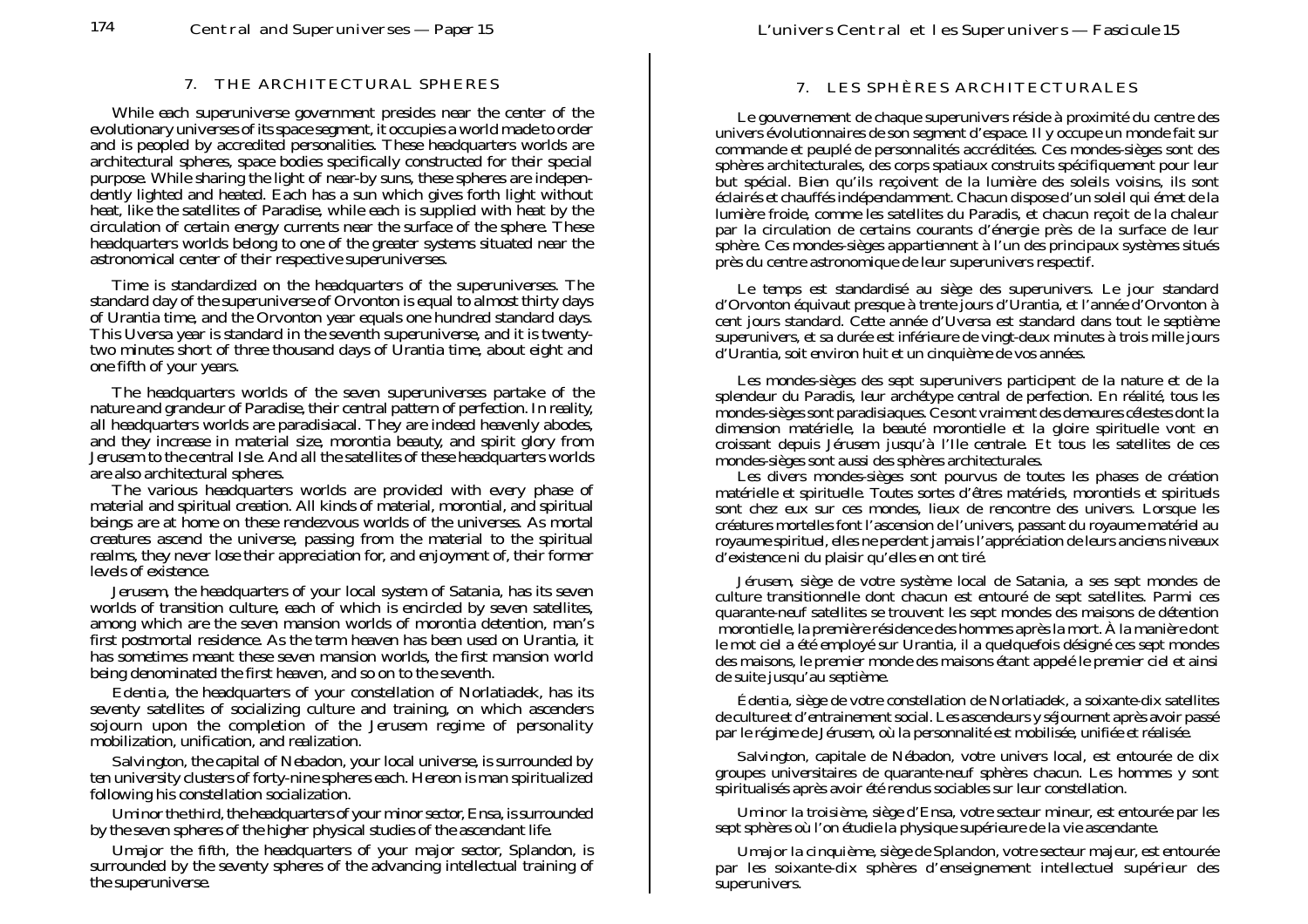*Uversa,* the headquarters of Orvonton, your superuniverse, is immediately surrounded by the seven higher universities of advanced spiritual training for ascending will creatures. Each of these seven clusters of wonder spheres consists of seventy specialized worlds containing thousands upon thousands of replete institutions and organizations devoted to universe training and spirit culture wherein the pilgrims of time are re-educated and re-examined preparatory to their long flight to Havona. The arriving pilgrims of time are always received on these associated worlds, but the departing graduates are always dispatched for Havona direct from the shores of Uversa.

Uversa is the spiritual and administrative headquarters for approximately one trillion inhabited or inhabitable worlds. The glory, grandeur, and perfection of the Orvonton capital surpass any of the wonders of the time-space creations.

If all the projected local universes and their component parts were established, there would be slightly less than five hundred billion architectural worlds in the seven superuniverses.

#### 8. ENERGY CONTROL AND REGULATION

The headquarters spheres of the superuniverses are so constructed that they are able to function as efficient power-energy regulators for their various sectors, serving as focal points for the directionization of energy to their component local universes. They exert a powerful influence over the balance and control of the physical energies circulating through organized space.

Further regulative functions are performed by the superuniverse power centers and physical controllers, living and semiliving intelligent entities constituted for this express purpose. These power centers and controllers are difficult of understanding; the lower orders are not volitional, they do not possess will, they do not choose, their functions are very intelligent but apparently automatic and inherent in their highly specialized organization. The power centers and physical controllers of the superuniverses assume direction and partial control of the thirty energy systems which comprise the gravita domain. The physical-energy circuits administered by the power centers of Uversa require a little over 968 million years to complete the encirclement of the superuniverse.

Evolving energy has substance; it has weight, although weight is always relative, depending on revolutionary velocity, mass, and antigravity. Mass in matter tends to retard velocity in energy; and the anywhere-present velocity of energy represents: the initial endowment of velocity, minus retardation by mass encountered in transit, plus the regulatory function of the living energy controllers of the superuniverse and the physical influence of near-by highly heated or heavily charged bodies.

The universal plan for the maintenance of equilibrium between matter and energy necessitates the everlasting making and unmaking of the lesser material units. The Universe Power Directors have the ability to condense and detain, or to expand and liberate, varying quantities of energy.

Given a sufficient duration of retarding influence, gravity would eventually convert all energy into matter were it not for two factors: First, because of the antigravity influences of the energy controllers, and second, because organized matter tends to disintegrate under certain conditions found in very hot stars and under certain peculiar conditions in space near highly energized cold bodies of condensed matter.

*Uversa,* siège d'Orvonton, votre superunivers, est immédiatement entourée par les sept universités supérieures de haute éducation spirituelle pour les créatures volitives ascendantes. Chacun de ces sept groupes de sphères merveilleuses consiste en soixante-dix mondes spécialisés contenant des milliers et des milliers d'institutions et d'organisations complètes consacrées à l'éducation universelle et à la culture spirituelle où les pèlerins du temps sont rééduqués et réexaminés pour préparer leur long voyage jusqu'à Havona. Les pèlerins du temps qui arrivent sont toujours reçus sur ces mondes associés, mais on fait toujours partir directement des rivages d'Uversa les diplômés qui sont dirigés sur Havona.

Uversa sert de siège spirituel et administratif à environ mille milliards de mondes habités ou habitables. La gloire, la splendeur et la perfection de la capitale d'Orvonton surpassent toutes les merveilles des créations de l'espace-temps.

Si tous les univers locaux à l'état de projet et leurs parties composantes étaient mis en place, il y aurait un peu moins de cinq-cents milliards de mondes architecturaux dans les sept superunivers.

#### 8. CONTRÔLE ET RÉGULATION DE L'ÉNERGIE

Les sphères-sièges des superunivers sont construites de telle sorte qu'elles peuvent fonctionner comme régulateurs efficaces d'énergie-pouvoir pour leurs divers secteurs ; elles servent de points focaux pour diriger l'énergie vers les univers locaux qui dépendent d'elles. Elles exercent une puissante influence sur l'équilibre et le contrôle des énergies physiques qui circulent à travers l'espace organisé.

D'autres fonctions régulatrices sont exercées par les centres de pouvoir et les contrôleurs physiques des superunivers, qui sont des entités intelligentes vivantes et semi-vivantes constituées expressément à cet effet. Ces centres et contrôleurs de pouvoir sont difficiles à comprendre ; les ordres inférieurs de ces entités ne sont pas volitifs, ils ne possèdent pas de volonté, ils ne choisissent pas ; leurs fonctions sont très intelligentes, mais apparemment automatiques et inhérentes à leur organisation hautement spécialisée. Les centres de pouvoir et les contrôleurs physiques des superunivers se chargent de contrôler partiellement et de diriger les trente systèmes énergétiques que comprend le domaine de la gravita. Les circuits d'énergie physique administrés par les centres de pouvoir d'Uversa demandent un peu plus de 968 millions d'années pour faire le tour du superunivers.

L'énergie évoluante a de la substance; elle a du poids, bien que le poids soit toujours relatif et dépende de la vitesse de rotation, de la masse et de l'antigravité. La masse de la matière tend à ralentir la vitesse de l'énergie. Quant à la vitesse de l'énergie présente dans un système quelconque, elle représente la dotation initiale de vitesse, moins le ralentissement dû aux masses rencontrées sur son parcours, plus la fonction régulatrice des vivants contrôleurs d'énergie du superunivers et l'influence physique des corps célestes voisins très chauds ou fortement chargés.

Le plan universel pour maintenir l'équilibre entre la matière et l'énergie exige que les unités matérielles inférieures soient perpétuellement construites et détruites. Les Directeurs de Pouvoir d'Univers ont la faculté de condenser et de retenir, ou de dilater et de libérer, des quantités variables d'énergie.

Moyennant une durée suffisante pour les influences retardatrices, la gravité finirait par convertir toute l'énergie en matière si deux facteurs n'entraient pas en jeu : premièrement les influences antigravitationnelles des contrôleurs d'énergie, et deuxièmement le fait que la matière organisée tend à se désagréger dans certaines circonstances prévalant dans les étoiles très chaudes, et dans certaines conditions particulières rencontrées dans l'espace à proximité de corps froids de matière condensée fortement chargés.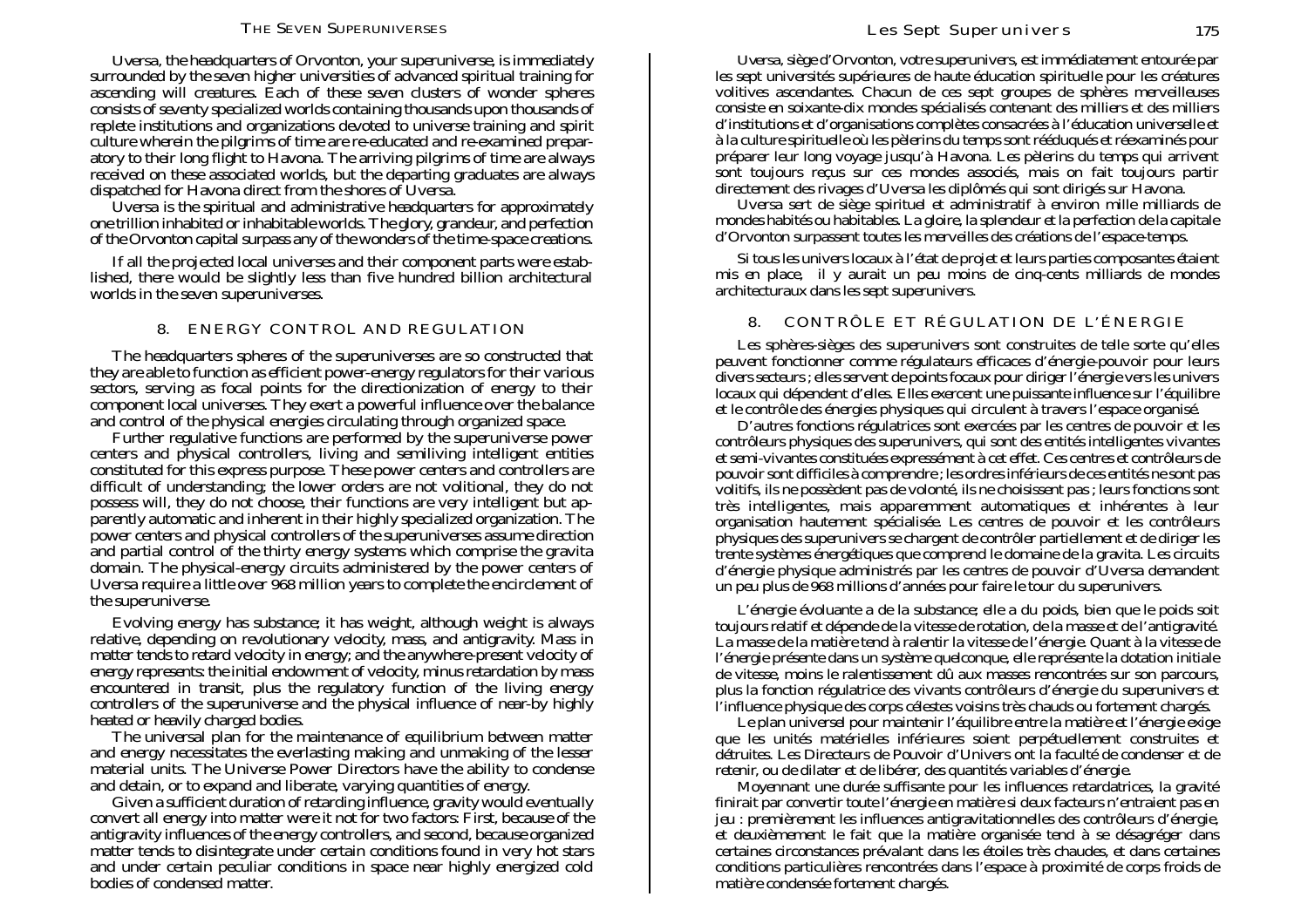When mass becomes overaggregated and threatens to unbalance energy, to deplete the physical power circuits, the physical controllers intervene unless gravity's own further tendency to overmaterialize energy is defeated by the occurrence of a collision among the dead giants of space, thus in an instant completely dissipating the cumulative collections of gravity. In these collisional episodes enormous masses of matter are suddenly converted into the rarest form of energy, and the struggle for universal equilibrium is begun anew. Eventually the larger physical systems become stabilized, become physically settled, and are swung into the balanced and established circuits of the superuniverses. Subsequent to this event no more collisions or other devastating catastrophes will occur in such established systems.

During the times of plus energy there are power disturbances and heat fluctuations accompanied by electrical manifestations. During times of minus energy there are increased tendencies for matter to aggregate, condense, and to get out of control in the more delicately balanced circuits, with resultant tidal or collisional adjustments which quickly restore the balance between circulating energy and more literally stabilized matter. To forecast and otherwise to understand such likely behavior of the blazing suns and the dark islands of space is one of the tasks of the celestial star observers.

We are able to recognize most of the laws governing universe equilibrium and to predict much pertaining to universe stability. Practically, our forecasts are reliable, but we are always confronted by certain forces which are not wholly amenable to the laws of energy control and matter behavior known to us. The predictability of all physical phenomena becomes increasingly difficult as we proceed outward in the universes from Paradise. As we pass beyond the borders of the personal administration of the Paradise Rulers, we are confronted with increasing inability to reckon in accordance with the standards established and the experience acquired in connection with observations having exclusively to do with the physical phenomena of the near-by astronomic systems. Even in the realms of the seven superuniverses we are living in the midst of force actions and energy reactions which pervade all our domains and extend in unified equilibrium on through all regions of outer space.

The farther out we go, the more certainly we encounter those variational and unpredictable phenomena which are so unerringly characteristic of the unfathomable presence-performances of the Absolutes and the experiential Deities. And these phenomena must be indicative of some universal overcontrol of all things.

The superuniverse of Orvonton is apparently now running down; the outer universes seem to be winding up for unparalleled future activities; the central Havona universe is eternally stabilized. Gravity and absence of heat (cold) organize and hold matter together; heat and antigravity disrupt matter and dissipate energy. The living power directors and force organizers are the secret of the special control and intelligent direction of the endless metamorphoses of universe making, unmaking, and remaking. Nebulae may disperse, suns burn out, systems vanish, and planets perish, but the universes do not run down.

## 9. CIRCUITS OF THE SUPERUNIVERSES

The universal circuits of Paradise do actually pervade the realms of the seven superuniverses. These presence circuits are: the personality gravity of

Quand une masse s'accroit à l'excès et menace de déséquilibrer l'énergie, d'épuiser les circuits de pouvoir physique, les contrôleurs physiques interviennent, à moins que la tendance propre de la gravité à surmatérialiser l'énergie ne soit vaincue par suite d'une collision entre les géants morts de l'espace, ce qui dissipe complètement en un instant les accumulations dues à la gravité. Au cours de ces épisodes collisionnels, d'énormes masses de matière sont soudain transformées en énergie de la forme la plus rare, et la lutte pour l'équilibre universel reprend à nouveau. Finalement, les plus grands systèmes physiques se stabilisent, deviennent ancrés du point de vue physique et sont lancés dans les circuits équilibrés bien établis des superunivers. Après cet évènement, il ne survient plus de collisions ni d'autres catastrophes dévastatrices dans les systèmes ainsi établis.

Pendant les périodes où l'énergie est excédentaire, il se produit des perturbations de puissance et des fluctuations de température accompagnées de manifestations électriques. Pendant les périodes de déficience d'énergie, la matière manifeste des tendances accrues à s'agréger, à se condenser et à échapper à tout contrôle dans les circuits les plus délicatement équilibrés ; il en résulte des ajustements par marées ou par collisions qui rétablissent rapidement l'équilibre entre l'énergie circulante et la matière plus stabilisée physiquement. L'une des tâches des observateurs célestes d'étoiles consiste à prévoir et par ailleurs à comprendre le comportement probable des soleils flamboyants et des iles obscures de l'espace.

Nous sommes capables de reconnaître la plupart des lois gouvernant l'équilibre de l'univers et de faire de nombreuses prédictions concernant sa stabilité. Nos prévisions sont valables dans la pratique, mais nous sommes toujours confrontés à certaines forces qui ne relèvent pas entièrement des lois que nous connaissons sur le contrôle de l'énergie et le comportement de la matière. Il devient de plus en plus difficile de prévoir les phénomènes physiques à mesure que l'on s'éloigne du Paradis dans les univers. Quand nous sortons des frontières où les Dirigeants du Paradis administrent personnellement, il nous devient de moins en moins possible de faire des calculs d'après les standards établis et l'expérience acquise à propos d'observations relevant exclusivement des phénomènes physiques des systèmes astronomiques proches. Même dans les royaumes des sept superunivers, nous vivons au milieu d'actions de force et de réactions d'énergie qui pénètrent tous nos domaines et s'étendent en équilibre unifié jusque dans toutes les régions de l'espace extérieur.

Plus nous nous éloignons, plus nous sommes certains de rencontrer ces phénomènes variables et imprévisibles qui caractérisent si infailliblement les insondables accomplissements de présence des Absolus et des Déités expérientielles. Et ces phénomènes doivent indiquer un certain supercontrôle universel de toutes choses.

Le superunivers d'Orvonton paraît actuellement se décharger ; les univers extérieurs semblent accumuler de l'énergie en vue d'activités futures sans précédents ; l'univers central de Havona est éternellement stabilisé. La gravité et l'absence de chaleur (le froid) organisent la matière et la maintiennent agglutinée : la chaleur et l'antigravité désagrègent la matière et dissipent l'énergie. Les vivants directeurs de pouvoir et organisateurs de force sont le secret du contrôle spécial et de la direction intelligente des métamorphoses sans fin au cours desquelles les univers se font, se défont et se refont. Les nébuleuses peuvent se disperser, les soleils se consumer, les systèmes disparaître et les planètes périr, mais les univers ne s'épuisent pas.

# 9. LES CIRCUITS DES SUPERUNIVERS

Les circuits universels du Paradis pénètrent effectivement les royaumes des sept superunivers. Ces circuits de présence sont la gravité de personnalité du Père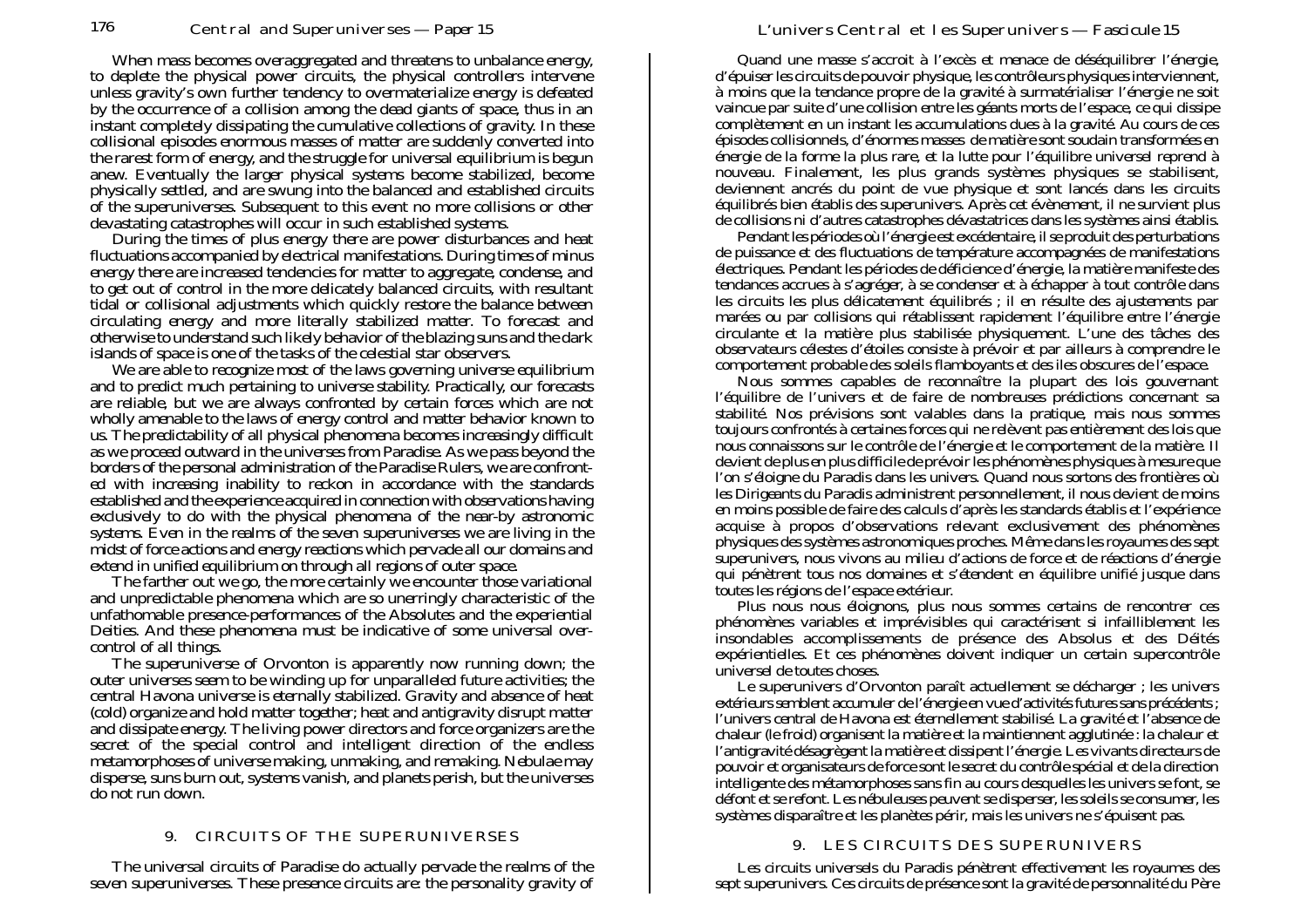the Universal Father, the spiritual gravity of the Eternal Son, the mind gravity of the Conjoint Actor, and the material gravity of the eternal Isle.

In addition to the universal Paradise circuits and in addition to the presenceperformances of the Absolutes and the experiential Deities, there function within the superuniverse space level only two energy-circuit divisions or power segregations: the superuniverse circuits and the local universe circuits.

*The Superuniverse Circuits:*

1. The unifying intelligence circuit of one of the Seven Master Spirits of Paradise. Such a cosmic-mind circuit is limited to a single superuniverse.

2. The reflective-service circuit of the seven Reflective Spirits in each superuniverse.

3. The secret circuits of the Mystery Monitors, in some manner interassociated and routed by Divinington to the Universal Father on Paradise.

4. The circuit of the intercommunion of the Eternal Son with his Paradise Sons.

5. The flash presence of the Infinite Spirit.

6. The broadcasts of Paradise, the space reports of Havona.

7. The energy circuits of the power centers and the physical controllers. *The Local Universe Circuits:*

1. The bestowal spirit of the Paradise Sons, the Comforter of the bestowal worlds. The Spirit of Truth, the Spirit of Michael on Urantia.

2. The circuit of the Divine Ministers, the local universe Mother Spirits, the Holy Spirit of your world.

3. The intelligence-ministry circuit of a local universe, including the diversely functioning presence of the adjutant mind-spirits.

When there develops such a spiritual harmony in a local universe that its individual and combined circuits become indistinguishable from those of the superuniverse, when such identity of function and oneness of ministry actually prevail, then does the local universe immediately swing into the settled circuits of light and life, becoming at once eligible for admission into the spiritual confederation of the perfected union of the supercreation. The requisites for admission to the councils of the Ancients of Days, membership in the superuniverse confederation, are:

1. *Physical Stability.* The stars and planets of a local universe must be in equilibrium; the periods of immediate stellar metamorphosis must be over. The universe must be proceeding on a clear track; its orbit must be safely and finally settled.

2. *Spiritual Loyalty.* There must exist a state of universal recognition of, and loyalty to, the Sovereign Son of God who presides over the affairs of such a local universe. There must have come into being a state of harmonious co-operation between the individual planets, systems, and constellations of the entire local universe.

Your local universe is not even reckoned as belonging to the settled physical order of the superuniverse, much less as holding membership in the recognized spiritual family of the supergovernment. Although Nebadon does not yet have

Universel, la gravité spirituelle du Fils Éternel, la gravité mentale de l'Acteur Conjoint et la gravité matérielle de l'Ile éternelle.

En plus des circuits universels du Paradis et en plus des accomplissements de présence des Absolus et des Déités expérientielles, il n'y a, dans le niveau d'espace des superunivers, que deux divisions de circuit d'énergie ou de séparation de pouvoirs : les circuits des superunivers et les circuits des univers locaux.

*Les Circuits des Superunivers sont les suivants :*

1. Le circuit d'intelligence unificatrice de l'un des Sept Maitres Esprits du Paradis. Ce circuit mental cosmique est limité à un seul superunivers.

2. Le circuit de service réflectif des sept Esprits Réflectifs dans chaque superunivers.

3. Les circuits secrets des Moniteurs de Mystère, interassociés d'une certaine manière par Divinington, puis dirigés vers le Père Universel sur le Paradis.

<sup>4</sup>. Le circuit de communion entre le Fils Éternel et ses Fils Paradisiaques.

5. La présence instantanée de l'Esprit Infini.

6. Les télédiffusions du Paradis, les communiqués spatiaux de Havona.

7. Les circuits d'énergie des centres de pouvoir et des contrôleurs physiques.

*Les Circuits des Univers Locaux sont les suivants :*

1. L'esprit d'effusion des Fils du Paradis, le Consolateur des mondes d'effusion. L'Esprit de Vérité, l'esprit de Micaël sur Urantia.

2. Le circuit des Divines Ministres, les Esprits-Mères des univers locaux, le Saint-Esprit de votre monde.

3. Le circuit du ministère d'intelligence d'un univers local comprenant la présence des esprits-mentaux adjuvats avec leurs fonctions diversifiées.

Quand, dans un univers local, se développe une telle harmonie spirituelle que ses circuits individuels et conjugués deviennent indiscernables de ceux du superunivers, lorsqu'une telle identité de fonction et unité de ministère prévalent effectivement, alors l'univers local passe immédiatement dans les circuits établis de lumière et de vie ; il devient aussitôt qualifié pour faire partie de la confédération spirituelle de l'union perfectionnée de la supercréation. Voici les conditions nécessaires pour être admis aux conseils des Anciens des Jours et devenir membre de la confédération superuniverselle :

1. *Stabilité Physique*. Les étoiles et planètes d'un univers local doivent être en équilibre ; les périodes de métamorphoses stellaires instantanées doivent être passées. L'univers doit avancer sur une trajectoire nette ; il faut que son orbite soit fixée avec sécurité et d'une manière définitive.

2. *Loyauté Spirituelle*. Le Souverain Fils de Dieu qui préside aux affaires d'un tel univers local doit y être universellement reconnu et servi avec loyauté. Il faut qu'un état de coopération harmonieuse ait pris naissance entre les planètes, les systèmes et les constellations individuels de tout l'univers local.

Votre univers local n'est même pas compté comme appartenant à l'ordre physiquement établi du superunivers, et encore bien moins comme membre attitré de la famille spirituelle reconnue du supergouvernement. Bien que Nébadon n'ait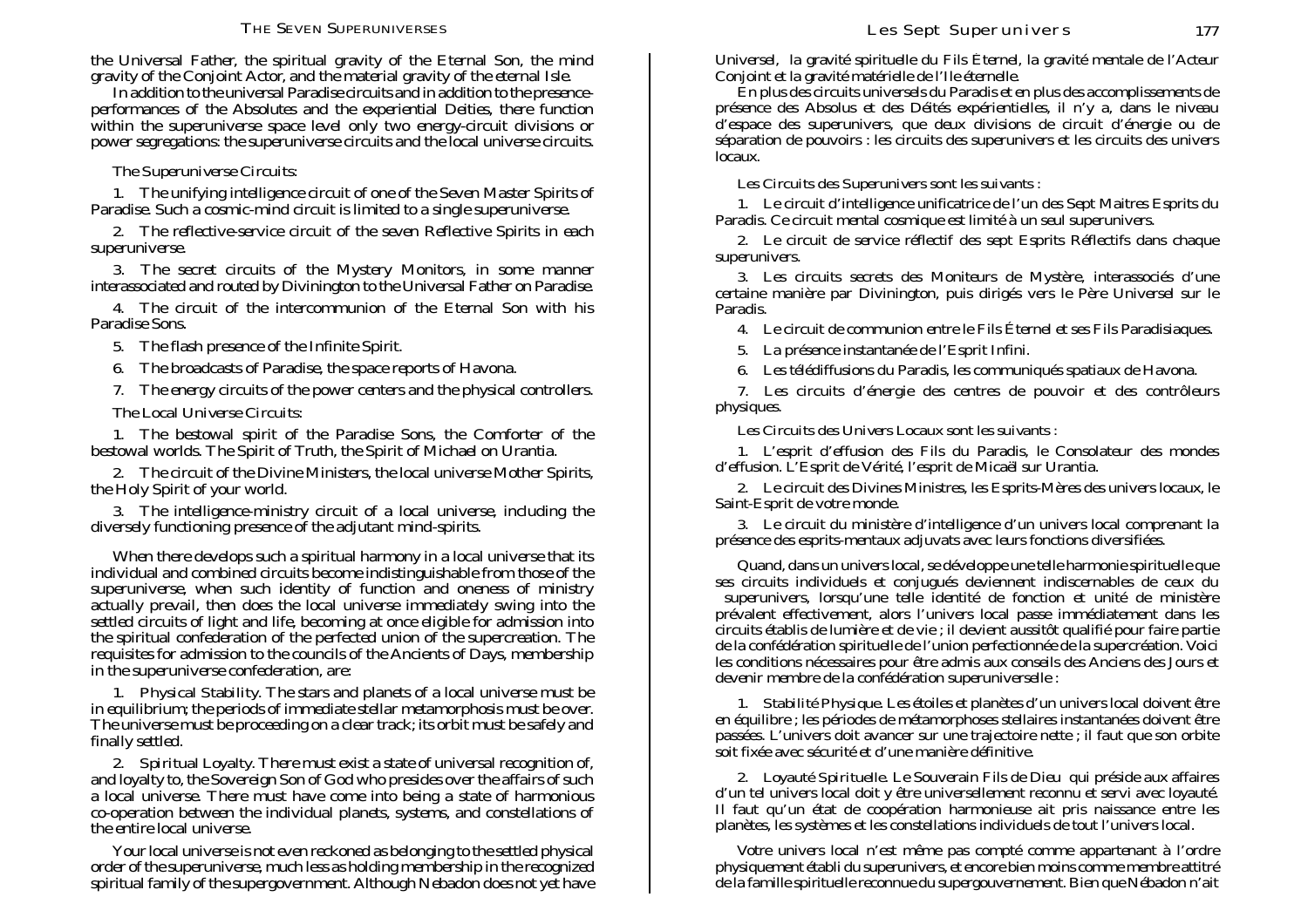representation on Uversa, we of the superuniverse government are dispatched to its worlds on special missions from time to time, even as I have come to Urantia directly from Uversa. We lend every possible assistance to your directors and rulers in the solution of their difficult problems; we are desirous of seeing your universe qualified for full admission into the associated creations of the superuniverse family.

## 10. RULERS OF THE SUPERUNIVERSES

The headquarters of the superuniverses are the seats of the high spiritual government of the time-space domains. The executive branch of the supergovernment, taking origin in the Councils of the Trinity, is immediately directed by one of the Seven Master Spirits of supreme supervision, beings who sit upon seats of Paradise authority and administer the superuniverses through the Seven Supreme Executives stationed on the seven special worlds of the Infinite Spirit, the outermost satellites of Paradise.

The superuniverse headquarters are the abiding places of the Reflective Spirits and the Reflective Image Aids. From this midway position these marvelous beings conduct their tremendous reflectivity operations, thus ministering to the central universe above and to the local universes below.

Each superuniverse is presided over by three Ancients of Days, the joint chief executives of the supergovernment. In its executive branch the personnel of the superuniverse government consists of seven different groups:

- 1. Ancients of Days.
- 2. Perfectors of Wisdom.
- 3. Divine Counselors.
- 4. Universal Censors.
- 5. Mighty Messengers.
- 6. Those High in Authority.
- 7. Those without Name and Number.

The three Ancients of Days are immediately assisted by a corps of one billion Perfectors of Wisdom, with whom are associated three billion Divine Counselors. One billion Universal Censors are attached to each superuniverse administration. These three groups are Co-ordinate Trinity Personalities, taking origin directly and divinely in the Paradise Trinity.

The remaining three orders, Mighty Messengers, Those High in Authority, and Those without Name and Number, are glorified ascendant mortals. The first of these orders came up through the ascendant regime and passed through Havona in the days of Grandfanda. Having attained Paradise, they were mustered into the Corps of the Finality, embraced by the Paradise Trinity, and subsequently assigned to the supernal service of the Ancients of Days. As a class, these three orders are known as Trinitized Sons of Attainment, being of dual origin but now of Trinity service. Thus was the executive branch of the superuniverse government enlarged to include the glorified and perfected children of the evolutionary worlds.

The co-ordinate council of the superuniverse is composed of the seven executive groups previously named and the following sector rulers and other re-

# <sup>178</sup> Central and Superuniverses — *Paper <sup>15</sup>* L'univers Central et les Superunivers — *Fascicule <sup>15</sup>*

pas encore de représentation sur Uversa, nous qui faisons partie du gouvernement superuniversel, nous sommes envoyés de temps en temps en mission spéciale sur ses mondes, comme je suis venu directement d'Uversa sur Urantia. Nous prêtons toute l'assistance possible à vos dirigeants et à vos chefs pour résoudre leurs difficiles problèmes ; nous désirons voir votre univers qualifié pour être pleinement admis dans les créations associées de la famille superuniverselle.

# 10. LES CHEFS DES SUPERUNIVERS

Les quartiers généraux des superunivers sont les sièges du haut gouvernement spirituel des domaines de l'espace-temps. La branche exécutive du supergouvernement prend origine dans les Conseils de la Trinité, et elle est dirigée en premier lieu par l'un des Sept Maitres Esprits de surveillance suprême. Ces êtres sont installés à des postes d'autorité paradisiaque et administrent les superunivers par le truchement des Sept Administrateurs Suprêmes stationnés sur les sept mondes spéciaux de l'Esprit Infini, les satellites les plus extérieurs du Paradis.

Les quartiers généraux des superunivers sont les lieux où demeurent les Esprits Réflectifs et les Aides-Images Réflectifs. De leur position médiane, ces êtres merveilleux conduisent leurs immenses opérations de réflectivité, apportant ainsi leur aide à l'univers central situé au-dessus d'eux et aux univers locaux situés audessous.

Chaque superunivers est régi par trois Anciens des Jours, chefs exécutifs conjoints du supergouvernement. Dans sa branche exécutive, le personnel du gouvernement superuniversel est formé de sept groupes différents :

- 1. Les Anciens des Jours.
- 2. Les Perfecteurs de Sagesse.
- 3. Les Conseillers Divins.
- 4. Les Censeurs Universels.
- 5. Les Puissants Messagers.
- 6. Les Élevés en Autorité.
- 7. Les Dépourvus de Nom et de Nombre.

Les trois Anciens des Jours sont immédiatement assistés par un corps d'un milliard de Perfecteurs de Sagesse avec lesquels sont associés trois milliards de Conseillers Divins. Un milliard de Censeurs Universels sont attachés à l'administration de chaque superunivers. Les membres de ces trois groupes sont des Personnalités Trinitaires Coordonnées prenant directement et divinement leur

Les trois autres ordres, les Puissants Messagers, les Élevés en Autorité et les Dépourvus de Nom et de Nombre, sont des mortels ascendants glorifiés. Les membres du premier de ces ordres s'élevèrent par le régime ascendant et passèrent par Havona aux jours de Grandfanda. Ayant atteint le Paradis, ils furent enrôlés dans le Corps de la Finalité, embrassés par la Trinité du Paradis, et ensuite affectés au service céleste des Anciens des Jours. En tant que classes, ces trois ordres sont connus comme Fils d'Aboutissement Trinitisés ; leur origine est duelle, mais maintenant ils sont au service de la Trinité. C'est ainsi que la branche exécutive du gouvernement du superunivers fut élargie pour inclure les enfants glorifiés et devenus parfaits des mondes évolutionnaires.

Le conseil coordonné du superunivers est composé des sept groupes administratifs précédemment cités et des chefs de secteurs et autres inspecteurs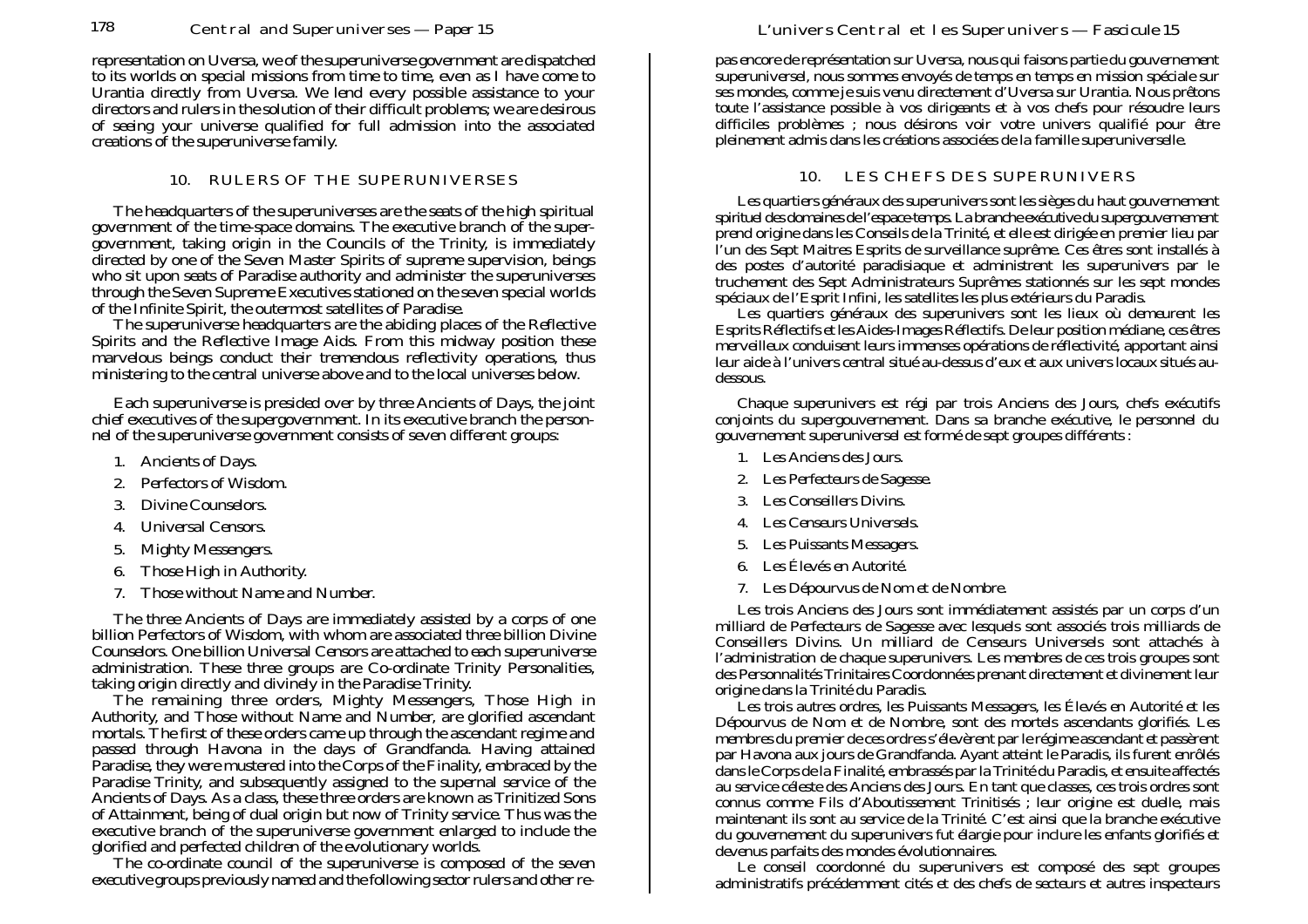gional overseers:

1. Perfections of Days—the rulers of the superuniverse major sectors.

2. Recents of Days—the directors of the superuniverse minor sectors.

3. Unions of Days—the Paradise advisers to the rulers of the local universes.

4. Faithfuls of Days—the Paradise counselors to the Most High rulers of the constellation governments.

5. Trinity Teacher Sons who may chance to be on duty at superuniverse headquarters.

6. Eternals of Days who may happen to be present at superuniverse headquarters.

7. The seven Reflective Image Aids—the spokesmen of the seven Reflective Spirits and through them representatives of the Seven Master Spirits of Paradise.

The Reflective Image Aids also function as the representatives of numerous groups of beings who are influential in the superuniverse governments, but who are not, at present, for various reasons, fully active in their individual capacities. Embraced within this group are: the evolving superuniverse personality manifestation of the Supreme Being, the Unqualified Supervisors of the Supreme, the Qualified Vicegerents of the Ultimate, the unnamed liaison reflectivators of Majeston, and the superpersonal spirit representatives of the Eternal Son.

At almost all times it is possible to find representatives of all groups of created beings on the headquarters worlds of the superuniverses. The routine ministering work of the superuniverses is performed by the mighty seconaphim and by other members of the vast family of the Infinite Spirit. In the work of these marvelous centers of superuniverse administration, control, ministry, and executive judgment, the intelligences of every sphere of universal life are mingled in effective service, wise administration, loving ministry, and just judgment.

The superuniverses do not maintain any sort of ambassadorial representation; they are completely isolated from each other. They know of mutual affairs only through the Paradise clearinghouse maintained by the Seven Master Spirits. Their rulers work in the councils of divine wisdom for the welfare of their own superuniverses regardless of what may be transpiring in other sections of the universal creation. This isolation of the superuniverses will persist until such time as their co-ordination is achieved by the more complete factualization of the personality-sovereignty of the evolving experiential Supreme Being.

# 11. THE DELIBERATIVE ASSEMBLY

It is on such worlds as Uversa that the beings representative of the autocracy of perfection and the democracy of evolution meet face to face. The executive branch of the supergovernment originates in the realms of perfection; the legislative branch springs from the flowering of the evolutionary universes.

The deliberative assembly of the superuniverse is confined to the headquarters world. This legislative or advisory council consists of seven houses, to each of which every local universe admitted to the superuniverse councils elects a native representative. These representatives are chosen by the high councils of such local universes from among the ascending-pilgrim graduates of Orvonton

régionaux suivants :

1. Les Perfections des Jours—les chefs des secteurs majeurs du superunivers.

2. Les Récents des Jours—les directeurs des secteurs mineurs du superunivers.

3. Les Unions des Jours—les conseillers paradisiaques des chefs d'univers locaux.

4. Les Fidèles des Jours—les consultants paradisiaques des Très Hauts chefs des gouvernements des constellations.

5. Les Fils Instructeurs de la Trinité qui peuvent se trouver en service au quartier général du superunivers.

<sup>6</sup>. Les Éternels des Jours qui se trouvent présents au quartier général du superunivers.

7. Les sept Aides-Images Réflectifs—les porte-parole des sept Esprits Réflectifs représentant par eux les Sept Maitres Esprits du Paradis.

Les Aides-Images Réflectifs opèrent aussi comme représentants de nombreux groupes d'êtres qui sont influents dans les gouvernements des superunivers, mais qui, pour diverses raisons, n'exercent pas à l'heure actuelle la pleine activité de superuniverselle de l'Être Suprème en cours d'évolution, les Surveillants Non Qualifiés du Suprême, les Vice-gérants Qualifiés de l'Ultime, les agents de liaison non dénommés, réflectifs de Majeston, et les esprits superpersonnels représentatifs du Fils Éternel.

À presque tout moment, il est possible de trouver, sur les mondes-sièges des superunivers, des représentants de tous les groupes d'êtres créés. Le travail tutélaire courant des superunivers est effectué par les puissants seconaphins et par d'autres membres de la vaste famille de l'Esprit Infini. Dans le travail de ces merveilleux centres d'administration, de contrôle, de ministère et de jugement exécutif des superunivers, les intelligences de toutes les sphères de vie universelle sont mêlées en un service effectif, une sage administration, un ministère aimant et un juste jugement.

Les superunivers n'entretiennent aucune sorte de représentation par ambassade ; ils sont complètement isolés les uns des autres. Ils ne connaissent leurs affaires mutuelles que par la chambre de compensation du Paradis maintenue par les Sept Maitres Esprits. Les chefs des superunivers travaillent dans les conseils de la sagesse divine pour le bien-être de leur propre superunivers, sans se préoccuper de ce qui peut se passer dans d'autres sections de la création universelle. Cet isolement des superunivers persistera jusqu'au moment où leur coordination sera achevée, en ce sens que la souveraineté de personnalité de l'Être Suprême évoluant par expérience sera plus complètement un état de fait.

# 11. L'ASSEMBLÉE DÉLIBÉRATRICE

C'est sur des mondes comme Uversa que les êtres représentant l'autocratie de la perfection et la démocratie de l'évolution se rencontrent face à face. La branche exécutive du supergouvernement est issue des royaumes de la perfection ; la branche législative sort de la floraison des univers évolutionnaires.

L'assemblée délibérative du superunivers est confinée au monde-siège. Ce conseil législatif ou consultatif consiste en sept chambres ; à chacune d'elles, tous les univers locaux admis au conseil du superunivers élisent un représentant indigène. Les conseils supérieurs des univers locaux choisissent ces représentants parmi les ascendeurs pèlerins diplômés d'Orvonton qui séjournent provisoirement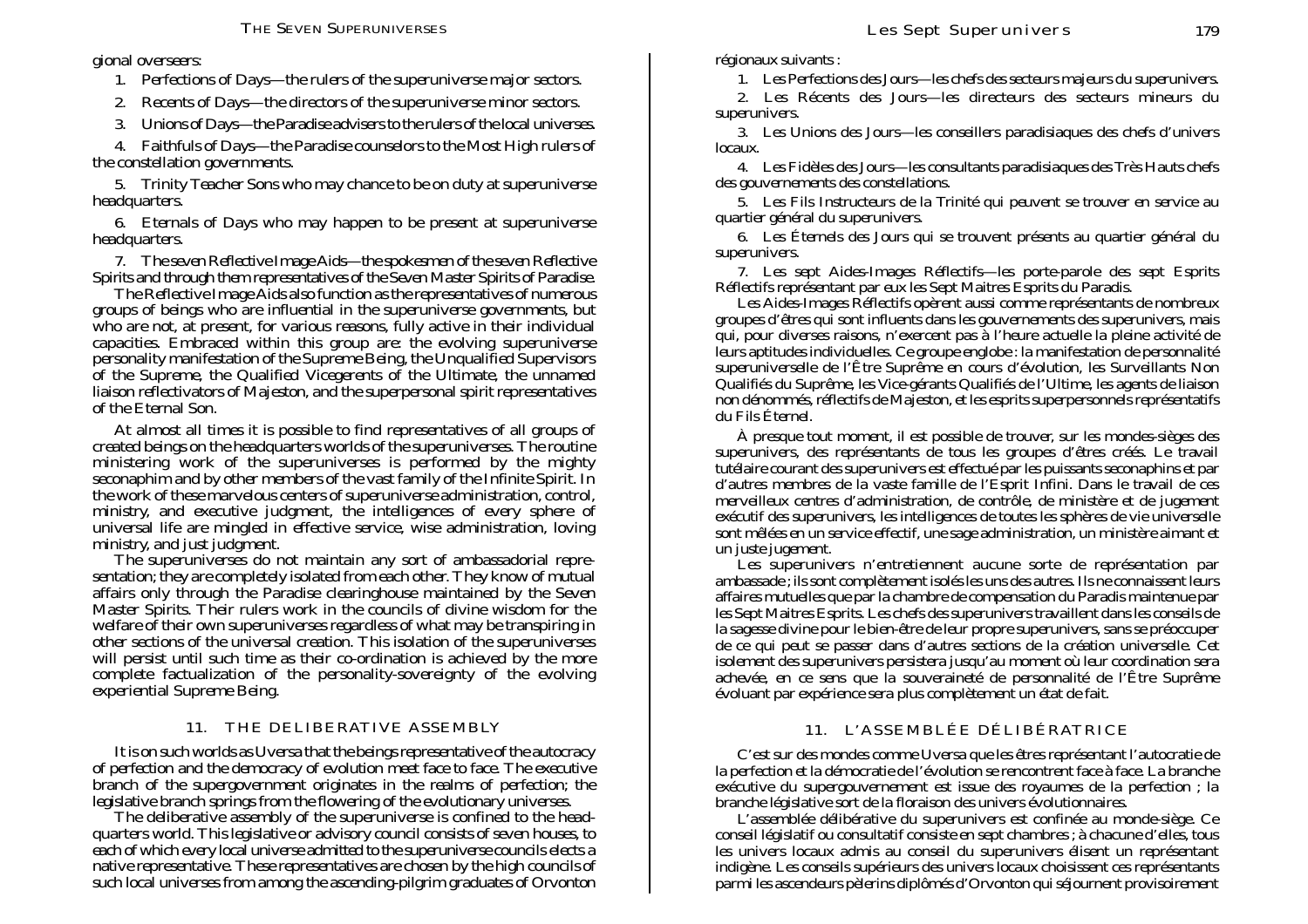who are tarrying on Uversa, accredited for transport to Havona. The average term of service is about one hundred years of superuniverse standard time.

Never have I known of a disagreement between the Orvonton executives and the Uversa assembly. Never yet, in the history of our superuniverse, has the deliberative body ever passed a recommendation that the executive division of the supergovernment has even hesitated to carry out. There always has prevailed the most perfect harmony and working agreement, all of which testifies to the fact that evolutionary beings can really attain the heights of perfected wisdom which qualifies them to consort with the personalities of perfect origin and divine nature. The presence of the deliberative assemblies on the superuniverse headquarters reveals the wisdom, and foreshadows the ultimate triumph, of the whole vast evolutionary concept of the Universal Father and his Eternal Son.

#### 12. THE SUPREME TRIBUNALS

When we speak of executive and deliberative branches of the Uversa government, you may, from the analogy of certain forms of Urantian civil government, reason that we must have a third or judicial branch, and we do; but it does not have a separate personnel. Our courts are constituted as follows: There presides, in accordance with the nature and gravity of the case, an Ancient of Days, a Perfector of Wisdom, or a Divine Counselor. The evidence for or against an individual, a planet, system, constellation, or universe is presented and interpreted by the Censors. The defense of the children of time and the evolutionary planets is offered by the Mighty Messengers, the official observers of the superuniverse government to the local universes and systems. The attitude of the higher government is portrayed by Those High in Authority. And ordinarily the verdict is formulated by a varying-sized commission consisting equally of Those without Name and Number and a group of understanding personalities chosen from the deliberative assembly.

The courts of the Ancients of Days are the high review tribunals for the spiritual adjudication of all component universes. The Sovereign Sons of the local universes are supreme in their own domains; they are subject to the supergovernment only in so far as they voluntarily submit matters for counsel or adjudication by the Ancients of Days except in matters involving the extinction of will creatures. Mandates of judgment originate in the local universes, but sentences involving the extinction of will creatures are always formulated on, and executed from, the headquarters of the superuniverse. The Sons of the local universes can decree the survival of mortal man, but only the Ancients of Days may sit in executive judgment on the issues of eternal life and death.

In all matters not requiring trial, the submission of evidence, the Ancients of Days or their associates render decisions, and these rulings are always unanimous. We are here dealing with the councils of perfection. There are no disagreements nor minority opinions in the decrees of these supreme and superlative tribunals.

With certain few exceptions the supergovernments exercise jurisdiction over all things and all beings in their respective domains. There is no appeal from the rulings and decisions of the superuniverse authorities since they represent the concurred opinions of the Ancients of Days and that Master Spirit who, from Paradise, presides over the destiny of the superuniverse concerned.

sur Uversa et sont accrédités pour être transportés vers Havona. La durée moyenne de leur service est d'environ cent années du temps standard superuniversel.

Je n'ai jamais connu de désaccord entre les administrateurs d'Orvonton et l'assemblée d'Uversa. Jamais encore, dans l'histoire de notre superunivers, le corps délibératif n'a voté une recommandation que la division exécutive du supergouvernement ait même hésité à mettre en oeuvre. La plus parfaite harmonie et le plus complet accord de travail n'ont cessé de prévaloir entre eux, ce qui témoigne que les êtres évolutionnaires peuvent réellement atteindre les hauteurs d'une sagesse devenue parfaite les qualifiant à fréquenter les personnalités d'origine parfaite et de nature divine. La présence des assemblées délibératives au siège des superunivers révèle la sagesse et laisse prévoir le triomphe ultime de tout le vaste concept évolutionnaire du Père Universel et de son Fils Éternel.

## 12. LES TRIBUNAUX SUPRÊMES

Quand nous parlons des branches exécutive et délibérative du gouvernement d'Uversa, l'analogie avec certaines formes des gouvernements civils d'Urantia pourrait vous faire penser que nous avons une troisième division, la branche judiciaire, et nous l'avons en effet, mais elle n'a pas de fonctionnaires spéciaux. Nos cours sont constituées comme suit : selon la nature et la gravité du cas, elles sont présidées par un Ancien des Jours, un Perfecteur de Sagesse ou un Conseiller Divin. Les preuves en faveur ou en défaveur d'un individu, d'une planète, d'un système, d'une constellation ou d'un univers sont présentées et interprétées par les Censeurs. La défense des enfants du temps et des planètes évolutionnaires est assurée par les Puissants Messagers, observateurs officiels du gouvernement superuniversel auprès des univers et systèmes locaux. L'attitude du gouvernement supérieur est dépeinte par les Élevés en Autorité. Habituellement, le verdict est formulé par une commission plus ou moins nombreuse composée pour moitié de Dépourvus de Nom et de Nombre, et pour moitié d'un groupe de personnalités compréhensives choisies dans l'assemblée délibérative.

Les cours des Anciens des Jours sont les tribunaux de dernier ressort pour le jugement spirituel de tous les univers qui en dépendent. Les Fils Souverains des univers locaux sont suprêmes dans leur domaine propre. Sauf pour les cas impliquant l'anéantissement de créatures volitives, ils ne dépendent du supergouvernement que dans la mesure où ils lui soumettent volontairement des affaires pour avoir le conseil ou le jugement des Anciens des Jours. Les ordonnances de jugement sont émises dans les univers locaux, mais les sentences comportant l'annihilation de créatures douées de volonté sont toujours formulées au siège des superunivers et exécutées à partir de là. Les Fils des univers locaux peuvent décréter la survie de l'homme mortel, mais seuls les Anciens des Jours peuvent prononcer un jugement exécutoire sur les questions de vie et de mort éternelles.

Dans toutes les matières n'exigeant pas de comparution ou d'apport de preuves, les Anciens des Jours ou leurs associés rendent leurs décisions, et leurs ordonnances sont toujours unanimes. Nous avons affaire ici aux conseils de perfection. Il n'y a ni désaccord ni opinion minoritaire dans les décisions de ces

tribunaux d'une excellence suprême. À part quelques rares exceptions, les supergouvernements exercent leur juridiction sur toutes les choses et tous les êtres de leurs domaines respectifs. Les ordonnances et décisions des autorités superuniverselles sont sans appel, puisqu'elles représentent les opinions concordantes des Anciens des Jours et du Maitre Esprit qui, du Paradis, préside à la destinée du superunivers intéressé.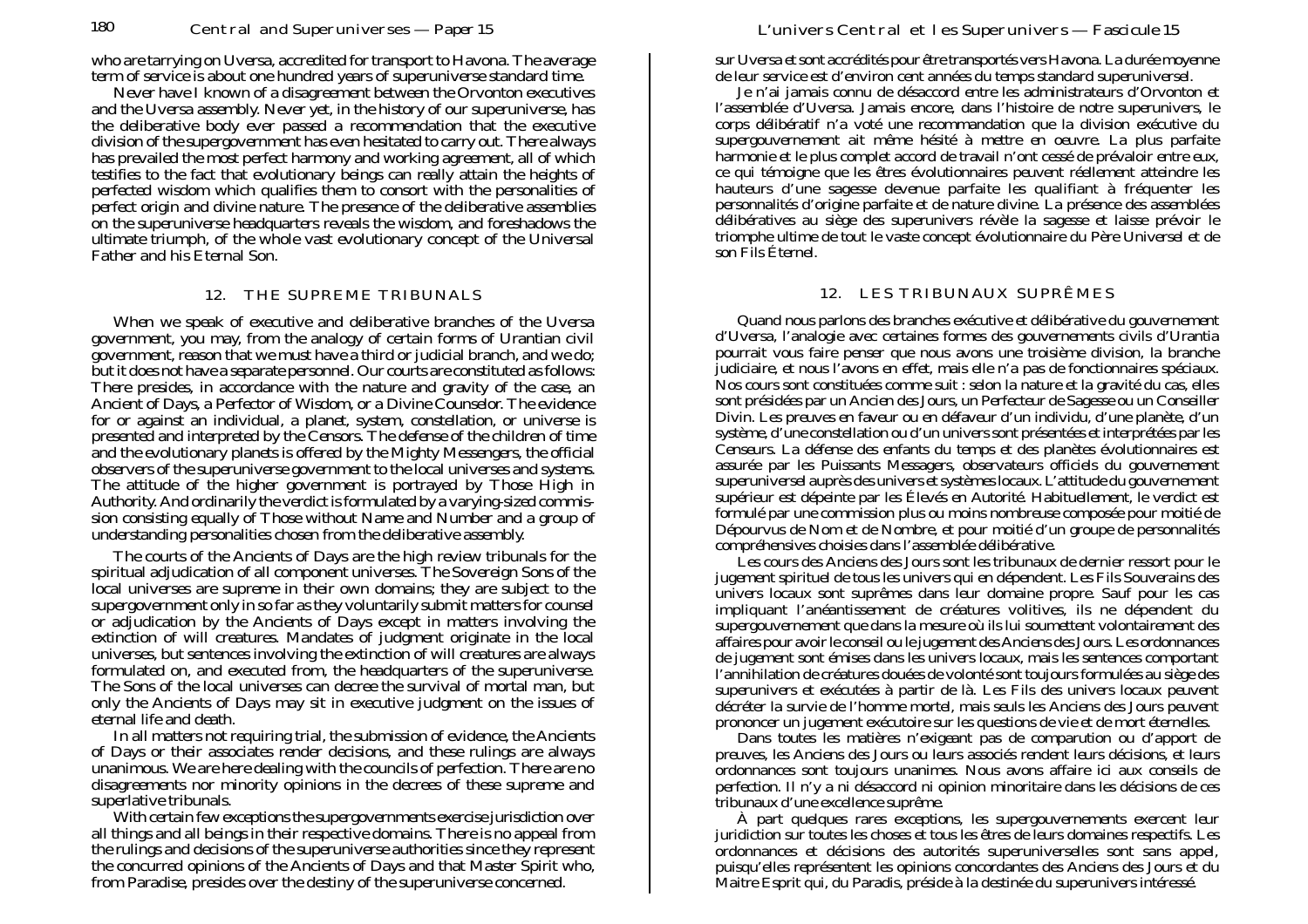## 13. THE SECTOR GOVERNMENTS

A *major sector* comprises about one tenth of a superuniverse and consists of one hundred minor sectors, ten thousand local universes, about one hundred billion inhabitable worlds. These major sectors are administered by three Perfections of Days, Supreme Trinity Personalities.

The courts of the Perfections of Days are constituted much as are those of the Ancients of Days except that they do not sit in spiritual judgment upon the realms. The work of these major sector governments has chiefly to do with the intellectual status of a far-flung creation. The major sectors detain, adjudicate, dispense, and tabulate, for reporting to the courts of the Ancients of Days, all matters of superuniverse importance of a routine and administrative nature which are not immediately concerned with the spiritual administration of the realms or with the outworking of the mortal-ascension plans of the Paradise Rulers. The personnel of a major sector government is no different from that of the superuniverse.

As the magnificent satellites of Uversa are concerned with your final spiritual preparation for Havona, so are the seventy satellites of Umajor the fifth devoted to your superuniverse intellectual training and development. From all Orvonton, here are gathered together the wise beings who labor untiringly to prepare the mortals of time for their further progress towards the career of eternity. Most of this training of ascending mortals is conducted on the seventy study worlds.

The *minor sector* governments are presided over by three Recents of Days. Their administration is concerned mainly with the physical control, unification, stabilization, and routine co-ordination of the administration of the component local universes. Each minor sector embraces as many as one hundred local universes, ten thousand constellations, one million systems, or about one billion inhabitable worlds.

Minor sector headquarters worlds are the grand rendezvous of the Master Physical Controllers. These headquarters worlds are surrounded by the seven instruction spheres which constitute the entrance schools of the superuniverse and are the centers of training for physical and administrative knowledge concerning the universe of universes.

The administrators of the minor sector governments are under the immediate jurisdiction of the major sector rulers. The Recents of Days receive all reports of observations and co-ordinate all recommendations which come up to a superuniverse from the Unions of Days who are stationed as Trinity observers and advisers on the headquarters spheres of the local universes and from the Faithfuls of Days who are similarly attached to the councils of the Most Highs at the headquarters of the constellations. All such reports are transmitted to the Perfections of Days on the major sectors, subsequently to be passed on to the courts of the Ancients of Days. Thus the Trinity regime extends from the constellations of the local universes up to the headquarters of the superuniverse. The local system headquarters do not have Trinity representatives.

#### 14. PURPOSES OF THE SEVEN SUPERUNIVERSES

There are seven major purposes which are being unfolded in the evolution of the seven superuniverses. Each major purpose in superuniverse evolution will

#### 13. LES GOUVERNEMENTS DES SECTEURS

Un *secteur majeur* comprend à peu près le dixième d'un superunivers ; il consiste en cent secteurs mineurs, dix-mille univers locaux, et environ centmilliards de mondes habitables. Ces secteurs majeurs sont administrés par trois Perfections des Jours, Personnalités Suprêmes de la Trinité.

Les tribunaux des Perfections des Jours sont constitués à peu de chose près comme ceux des Anciens des Jours, sauf qu'ils ne jugent pas spirituellement les royaumes. Le travail des gouvernements de secteurs majeurs concerne principalement le statut intellectuel d'une vaste création. En vue d'en rendre compte aux tribunaux des Anciens des Jours, les secteurs majeurs retiennent, jugent, répartissent et classifient toutes les affaires d'importance superuniverselle de nature courante et administrative lorsqu'elles ne concernent directement ni l'administration spirituelle des royaumes ni l'exécution des plans établis par les Dirigeants du Paradis pour l'ascension des mortels. Le personnel du gouvernement d'un secteur majeur ne diffère pas de celui du superunivers.

De même que les magnifiques satellites d'Uversa s'occupent de votre préparation spirituelle finale pour Havona, de même les soixante-dix satellites d'Umajor la cinquième sont consacrés à votre développement et à votre instruction intellectuels d'ordre superuniversel. De tout Orvonton se rassemblent ici les sages qui travaillent infatigablement à préparer les mortels du temps en vue de leur progression ultérieure vers la carrière de l'éternité. La majeure partie de l'instruction des mortels ascendants est donnée sur les soixante-dix mondes d'étude.

Les gouvernements des *secteurs mineurs* sont présidés par trois Récents des Jours. Leur administration s'occupe principalement du contrôle, de l'unification et de la stabilisation physiques des univers locaux du secteur, ainsi que de la coordination courante de leur administration. Chaque secteur mineur englobe jusqu'à cent univers locaux, dix-mille constellations et un million de systèmes, c'est-à-dire environ un milliard de mondes habitables.

Les mondes-sièges des secteurs mineurs sont le grand lieu de rencontre des Maitres Contrôleurs Physiques. Ces mondes-sièges sont entourés par les sept sphères d'instruction qui constituent les écoles préparatoires des superunivers et sont les centres où l'on acquiert des connaissances physiques et administratives concernant l'univers des univers.

Les administrateurs des gouvernements des secteurs mineurs sont placés sous la juridiction immédiate des chefs du secteur majeur. Les Récents des Jours reçoivent tous les rapports d'observations et coordonnent toutes les recommandations qui doivent parvenir au superunivers en provenance d'une part des Unions des Jours qui stationnent, comme observateurs de la Trinité et consultants, sur les sphères-sièges des univers locaux, et d'autre part des Fidèles des Jours qui sont similairement attachés aux conseils des Très Hauts sur les mondes-sièges des constellations. Tous ces rapports sont transmis aux Perfections des Jours sur les secteurs majeurs, pour être passés ensuite aux cours des Anciens des Jours. Ainsi, le régime de la Trinité s'étend depuis les constellations des univers locaux jusqu'au siège du superunivers. Il n'y a pas de représentants de la Trinité au siège des systèmes locaux.

#### 14. LES BUTS DES SUPERUNIVERS

L'évolution des sept superunivers fait apparaître sept buts majeurs. Chaque but majeur d'évolution superuniverselle ne trouvera sa plénitude d'expression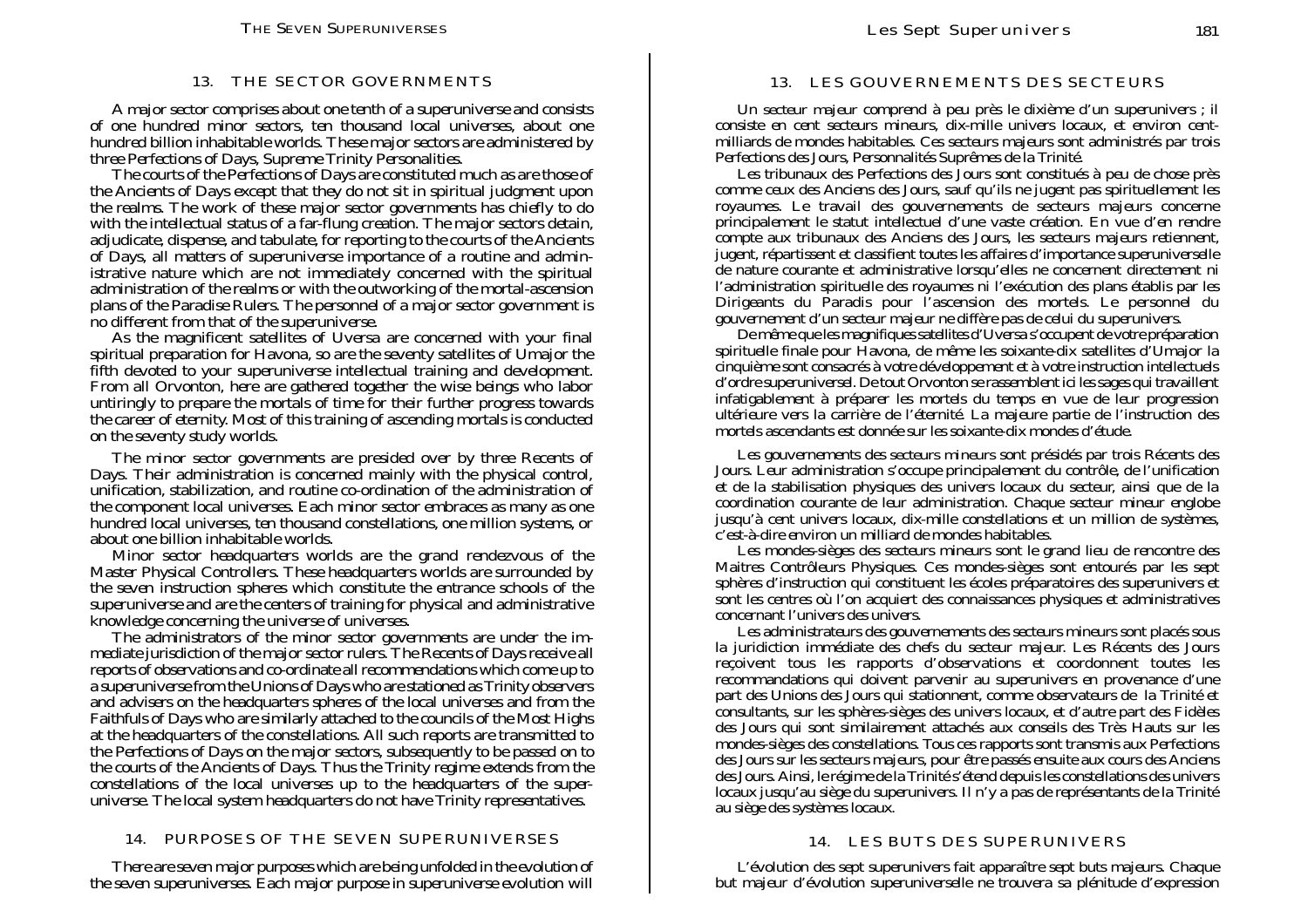find fullest expression in only one of the seven superuniverses, and therefore does each superuniverse have a special function and a unique nature.

Orvonton, the seventh superuniverse, the one to which your local universe belongs, is known chiefly because of its tremendous and lavish bestowal of merciful ministry to the mortals of the realms. It is renowned for the manner in which justice prevails as tempered by mercy and power rules as conditioned by patience, while the sacrifices of time are freely made to secure the stabilization of eternity. Orvonton is a universe demonstration of love and mercy.

It is, however, very difficult to describe our conception of the true nature of the evolutionary purpose which is unfolding in Orvonton, but it may be suggested by saying that in this supercreation we feel that the six unique purposes of cosmic evolution as manifested in the six associated supercreations are here being interassociated into a meaning-of-the-whole; and it is for this reason that we have sometimes conjectured that the evolved and finished personalization of God the Supreme will in the remote future and from Uversa rule the perfected seven superuniverses in all the experiential majesty of his then attained almighty sovereign power.

As Orvonton is unique in nature and individual in destiny, so also is each of its six associated superuniverses. A great deal that is going on in Orvonton is not, however, revealed to you, and of these unrevealed features of Orvonton life, many are to find most complete expression in some other superuniverse. The seven purposes of superuniverse evolution are operative throughout all seven superuniverses, but each supercreation will give fullest expression to only one of these purposes. To understand more about these superuniverse purposes, much that you do not understand would have to be revealed, and even then you would comprehend but little. This entire narrative presents only a fleeting glimpse of the immense creation of which your world and local system are a part.

Your world is called Urantia, and it is number 606 in the planetary group, or system, of Satania. This system has at present 619 inhabited worlds, and more than two hundred additional planets are evolving favorably toward

Satania has a headquarters world called Jerusem, and it is system number twenty-four in the constellation of Norlatiadek. Your constellation, Norlatiadek, consists of one hundred local systems and has a headquarters world called Edentia. Norlatiadek is number seventy in the universe of Nebadon. The local universe of Nebadon consists of one hundred constellations and has a capital known as Salvington. The universe of Nebadon is number eighty-four in the minor sector of Ensa.

The minor sector of Ensa consists of one hundred local universes and has a capital called Uminor the third. This minor sector is number three in the major sector of Splandon. Splandon consists of one hundred minor sectors and has a headquarters world called Umajor the fifth. It is the fifth major sector of the superuniverse of Orvonton, the seventh segment of the grand universe. Thus you can locate your planet in the scheme of the organization and administration of the universe of universes.

The grand universe number of your world, Urantia, is 5,342,482,337,666. That is the registry number on Uversa and on Paradise, your number in the catalogue of the inhabited worlds. I know the physical-sphere registry number, but it is of such an extraordinary size that it is of little practical significance to the mortal mind.

que dans l'un des sept superunivers, et c'est pourquoi chaque superunivers a une fonction spéciale et une nature unique.

Orvonton, le septième superunivers, celui auquel appartient votre univers local, est principalement connu pour son immense et prodigue effusion de ministère miséricordieux auprès des mortels des royaumes. Il est renommé pour la manière dont y prévaut une justice tempérée par la miséricorde et dont s'y exerce un pouvoir conditionné par la patience, tandis que des sacrifices de temps y sont généreusement effectués pour assurer la stabilisation de l'éternité. Orvonton est, dans l'univers, une démonstration d'amour et de miséricorde.

Il est toutefois fort difficile de décrire notre conception de la vraie nature du but évolutionnaire qui s'épanouit dans Orvonton, mais on peut la suggérer en disant que nous éprouvons, au sujet de cette supercréation, le sentiment suivant : les six buts spécifiques de l'évolution cosmique, telle qu'elle se manifeste dans les six supercréations associées, sont ici en voie d'interassociation en vue de dégager une signification-du-tout. C'est pourquoi nous avons quelquefois supposé qu'à partir d'Uversa et dans le lointain futur, la personnalisation évoluée et achevée de Dieu le Suprême gouvernera les sept superunivers devenus parfaits et le fera dans toute la majesté expérientielle du pouvoir souverain tout-puissant auquel il sera alors parvenu.

Orvonton est unique dans sa nature et individuel dans sa destinée, et il en est de même pour les six superunivers associés. Beaucoup de choses qui se passent dans Orvonton ne vous sont d'ailleurs pas révélées, et, parmi les caractéristiques non révélées de la vie d'Orvonton, il y en a de nombreuses qui devront trouver leur expression la plus complète dans quelque autre superunivers. Les sept buts de l'évolution superuniverselle agissent dans l'ensemble des sept superunivers, mais chaque supercréation ne donnera sa pleine expression qu'à l'un de ces buts. Pour pénétrer davantage ces buts superuniversels, il faudrait vous révéler bien des choses que vous ne saisissez pas, et, même alors, vous ne comprendriez que peu de chose. L'ensemble de cet exposé ne donne qu'un aperçu fugitif de l'immense création dont votre monde et votre système local font partie.

Votre monde s'appelle Urantia, et il porte le numéro 606 dans le groupe planétaire ou système de Satania, qui comprend présentement 619 mondes habités. Plus de deux-cents autres planètes de ce système évoluent favorablement pour devenir des mondes habités dans un avenir encore indéterminé.

Satania porte le numéro 24 dans la constellation de Norlatiadek et possède un cent systèmes locaux ; elle possède un monde-siège appelé Édentia. Norlatiadek porte le numéro 70 dans l'univers local de Nébadon. L'univers local de Nébadon est composé de cent constellations, possède une capitale connue sous le nom de Salvington, et porte le numéro 84 dans le secteur mineur d'Ensa.

Le secteur mineur d'Ensa est composé de cent univers locaux, et possède une capitale appelée Uminor la troisième. Ce secteur mineur porte le numéro 3 dans le secteur majeur de Splandon. Splandon est composé de cent secteurs mineurs et possède une capitale appelée Umajor la cinquième. Il est le cinquième secteur majeur du superunivers d'Orvonton, septième segment du grand univers. Vous pouvez ainsi situer votre planète dans le plan d'organisation et d'administration de l'univers des univers.

Dans le grand univers, votre monde Urantia porte le numéro 5.342.482.337.666. C'est son numéro d'enregistrement sur Uversa et au Paradis, votre numéro dans le catalogue des mondes habités. Je connais son numéro d'enregistrement, en tant que sphère physique, mais ce nombre est si extraordinairement élevé qu'il perd toute signification pratique pour le mental humain.